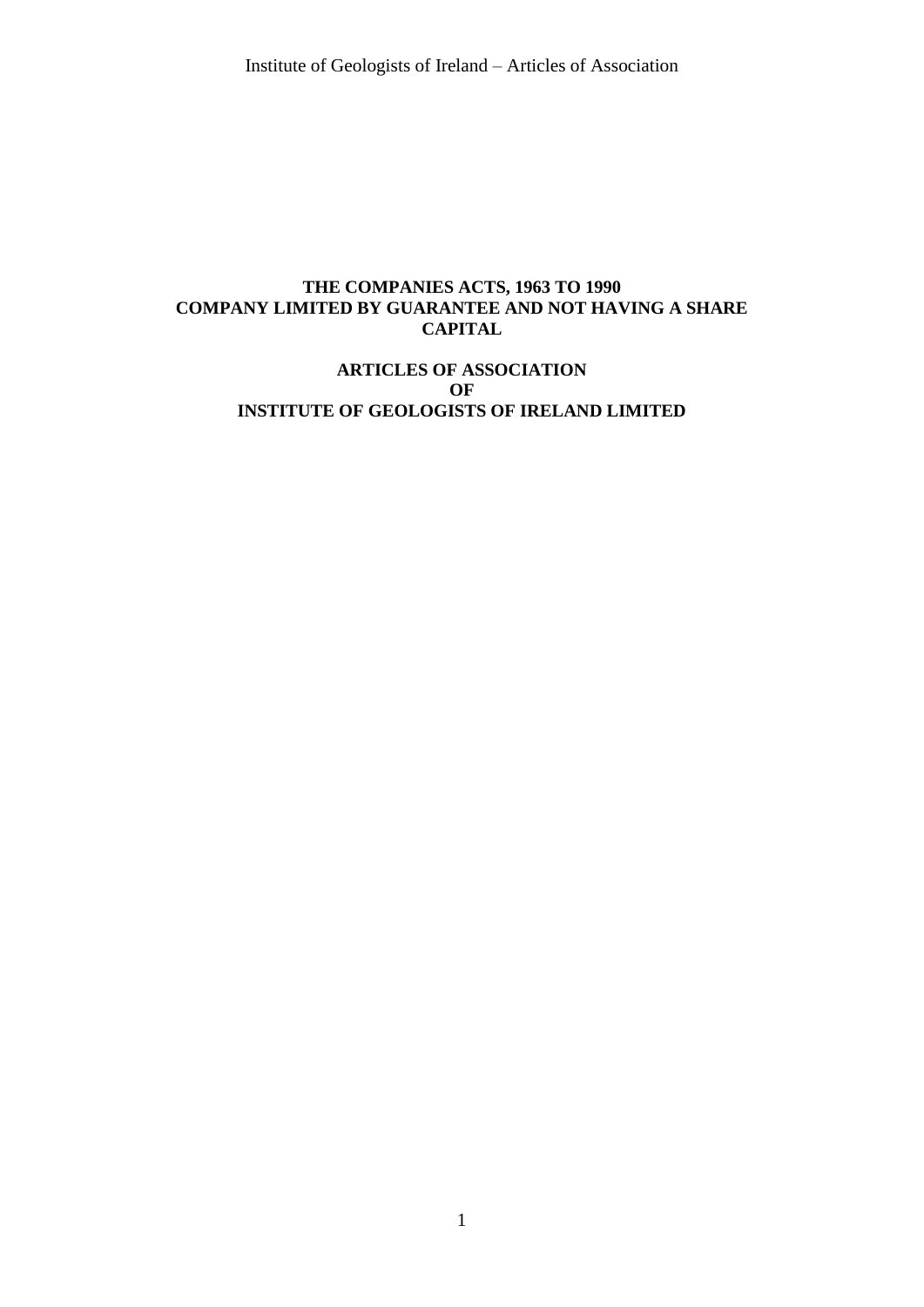# **TABLE of CONTENTS**

| <b>PART 1</b> |  |
|---------------|--|
|               |  |
|               |  |
|               |  |
|               |  |
|               |  |
|               |  |
|               |  |
|               |  |
|               |  |
|               |  |
|               |  |
|               |  |
|               |  |
|               |  |
|               |  |
|               |  |
|               |  |
|               |  |
|               |  |
|               |  |
|               |  |
|               |  |
|               |  |
|               |  |
|               |  |
|               |  |
|               |  |
|               |  |
|               |  |
|               |  |
|               |  |
|               |  |
|               |  |
|               |  |
|               |  |
|               |  |
|               |  |
|               |  |
|               |  |
|               |  |
|               |  |
|               |  |
|               |  |
|               |  |
|               |  |
|               |  |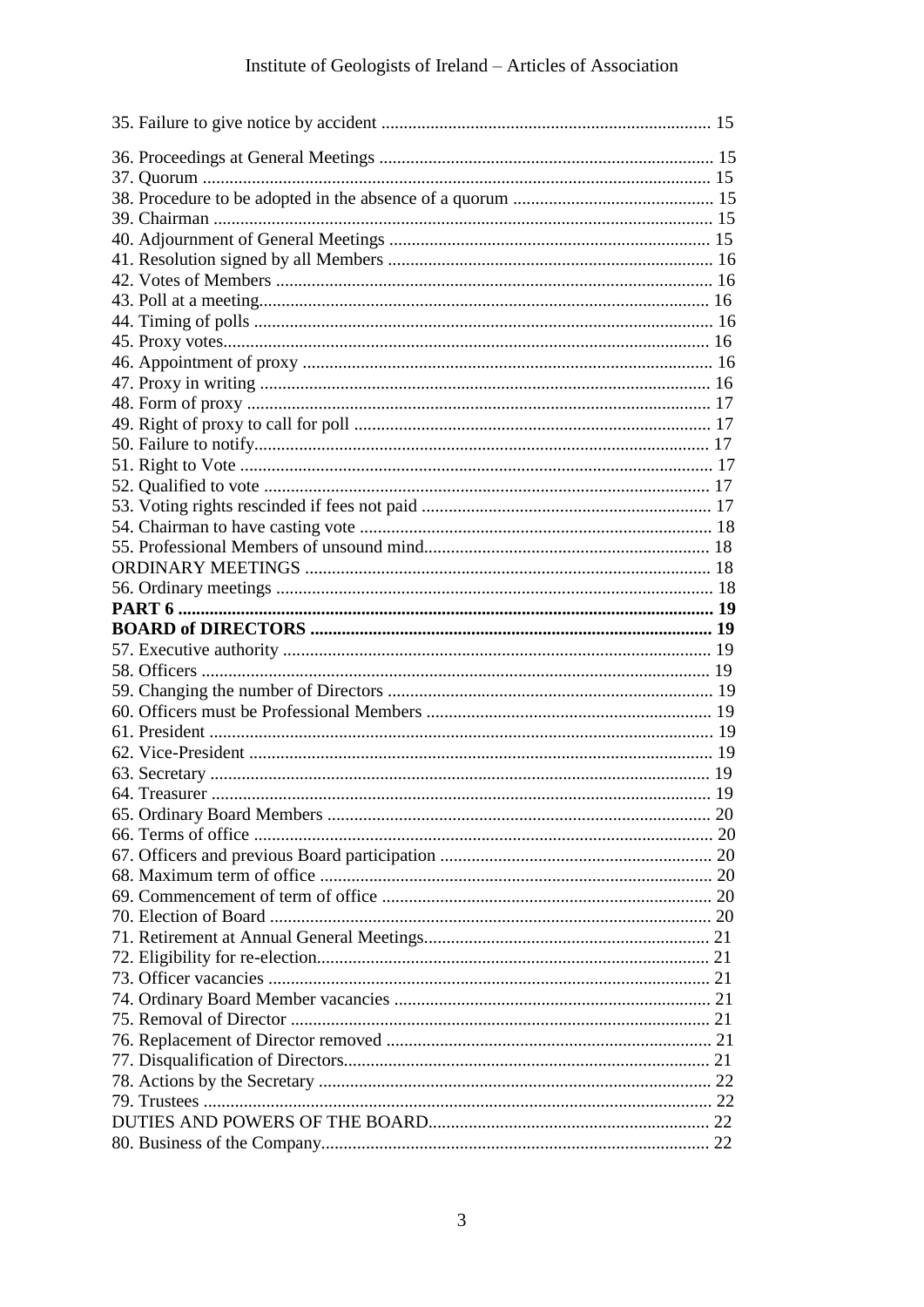| 98. Action to take place should the number of Directors reduce below the quorum  24 |  |
|-------------------------------------------------------------------------------------|--|
|                                                                                     |  |
|                                                                                     |  |
|                                                                                     |  |
|                                                                                     |  |
|                                                                                     |  |
|                                                                                     |  |
|                                                                                     |  |
|                                                                                     |  |
|                                                                                     |  |
|                                                                                     |  |
|                                                                                     |  |
|                                                                                     |  |
|                                                                                     |  |
| AMENDMENTS TO MEMORANDUM AND ARTICLES OF ASSOCIATION27                              |  |
|                                                                                     |  |
|                                                                                     |  |
| 111. Calling an Emergency General Meeting to consider Amendments to the Articles of |  |
|                                                                                     |  |
|                                                                                     |  |
|                                                                                     |  |
|                                                                                     |  |
|                                                                                     |  |
|                                                                                     |  |
|                                                                                     |  |
|                                                                                     |  |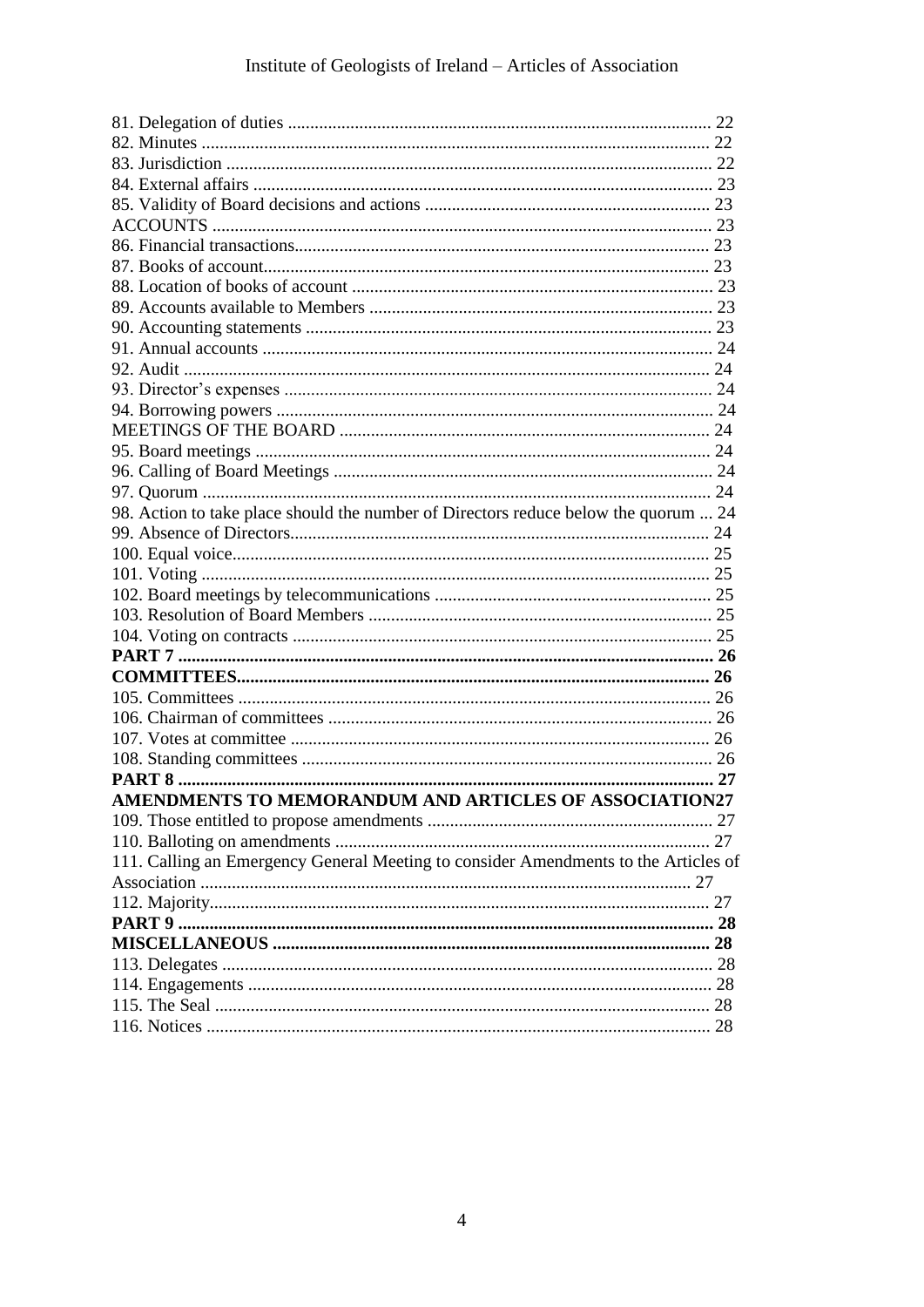# **AMENDMENT DATES**

Created 28th March, 2000 Amended 15th May, 2001 Amended 1st June 2011 Amended 23rd June 2012 Amended 21st May 2013

Amended 1 st March 2018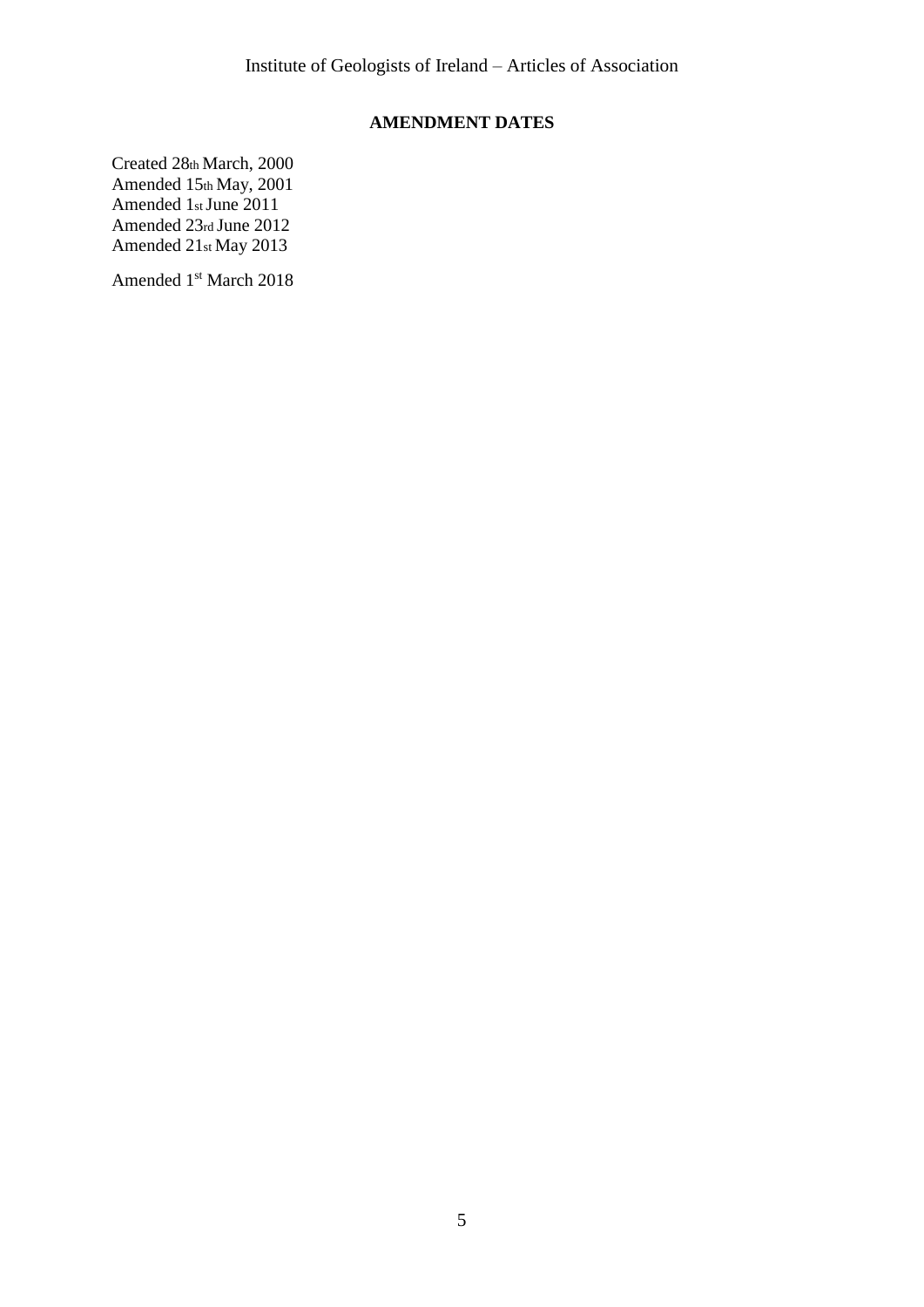# **THE COMPANIES ACTS, 1963 TO 1990 COMPANY LIMITED BY GUARANTEE AND NOT HAVING A SHARE CAPITAL ARTICLES OF ASSOCIATION OF INSTITUTE OF GEOLOGISTS OF IRELAND LIMITED**

# **PART 1 PRELIMINARY INTERPRETATION**

## **Definitions**

1. The Regulations contained in Table C of the Companies Act 1963 shall apply to the Company save and in so far as they are modified varied or excluded hereby and to the extent that they are inconsistent with these Articles, shall bind the Company and its members.

In these articles:-

- "The Act" means the Companies Act, 1963, as amended or any statutory modification or amendment or re-enactment thereof for the time being in force;
- "the Directors" means the Directors for the time being of the Company or the Directors present at a meeting of the Board of Directors ("the Board") and includes any person occupying the position of Director by whatever name called;

"Secretary" means any person appointed to perform the duties of the Secretary of the Company; "Treasurer" means any person appointed to perform the duties of the Treasurer of the Company; "the Seal" means the Common Seal of the Company;

"the office" means the registered office for the time being of the Company; "month" means calendar month.

Expressions referring to writing shall, unless the contrary intention appears, be construed as including references to printing, lithography, photography and any other modes of representing or reproducing words in a visible form.

Unless the contrary intention appears, words or expressions contained in these Articles shall bear the same meaning as in the Act, or any statutory modification thereof in force at the date at which these Articles become binding on the Company.

Words importing the singular shall include the plural and words importing the masculine shall include the feminine and vice versa. The Chairman, and other officerships, shall include persons of the male and female genders.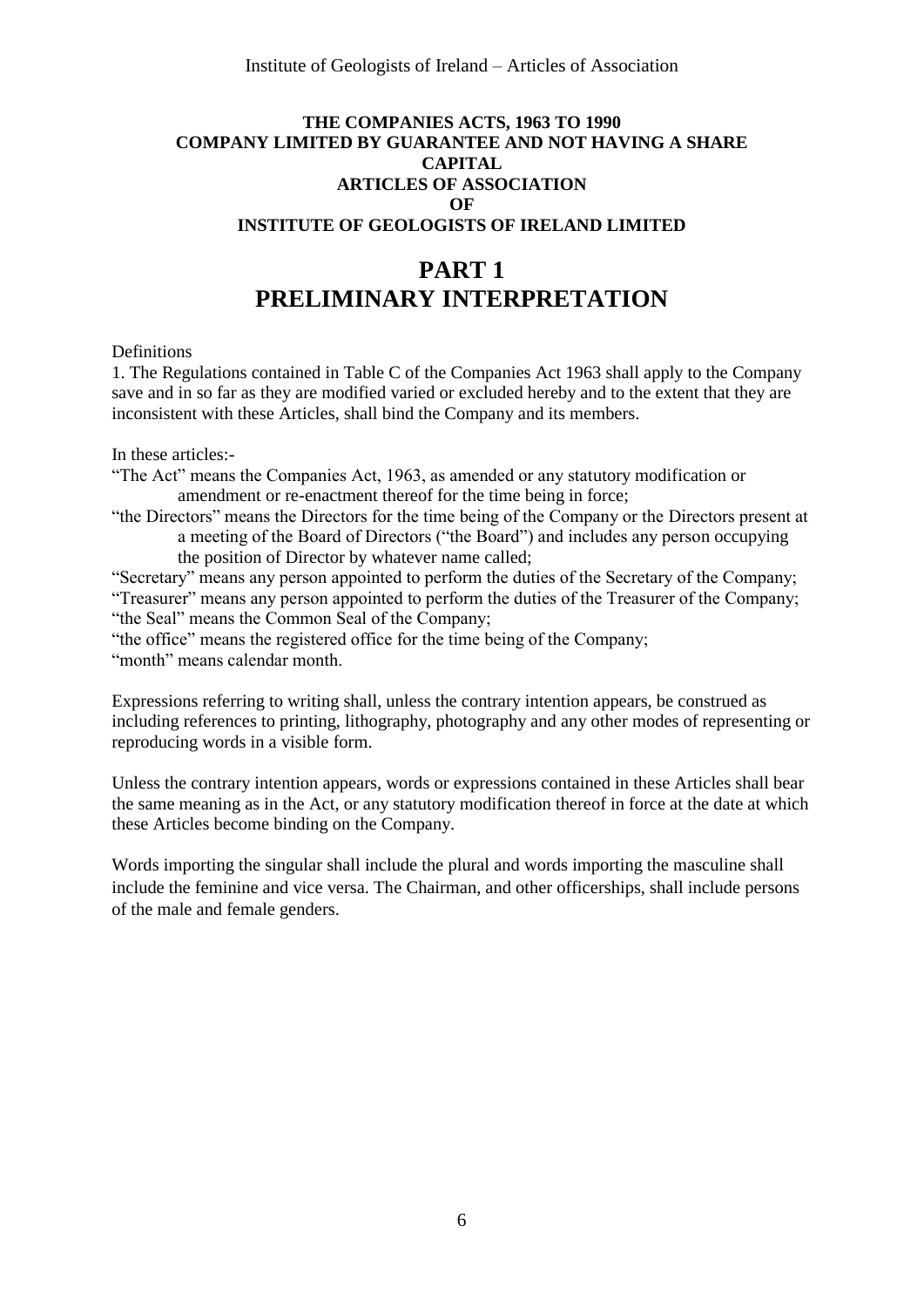# **PART 2 SETTING UP**

Inaugural General Meeting

2. So long as the Company holds its first annual general meeting within 18 months of its incorporation, it need not hold it in the year of its incorporation or in the following year. Subject to Article 30 the annual general meeting shall be held at such time and at such place in the State as the Board shall appoint

# First Directors

3. The number of Directors and the names of the first Directors shall be determined in writing by the subscribers to the Memorandum of Association or a majority of them.

Retirement from Board of the First Directors

4. At the first annual general meetings meeting of the Company all the Directors shall retire from office.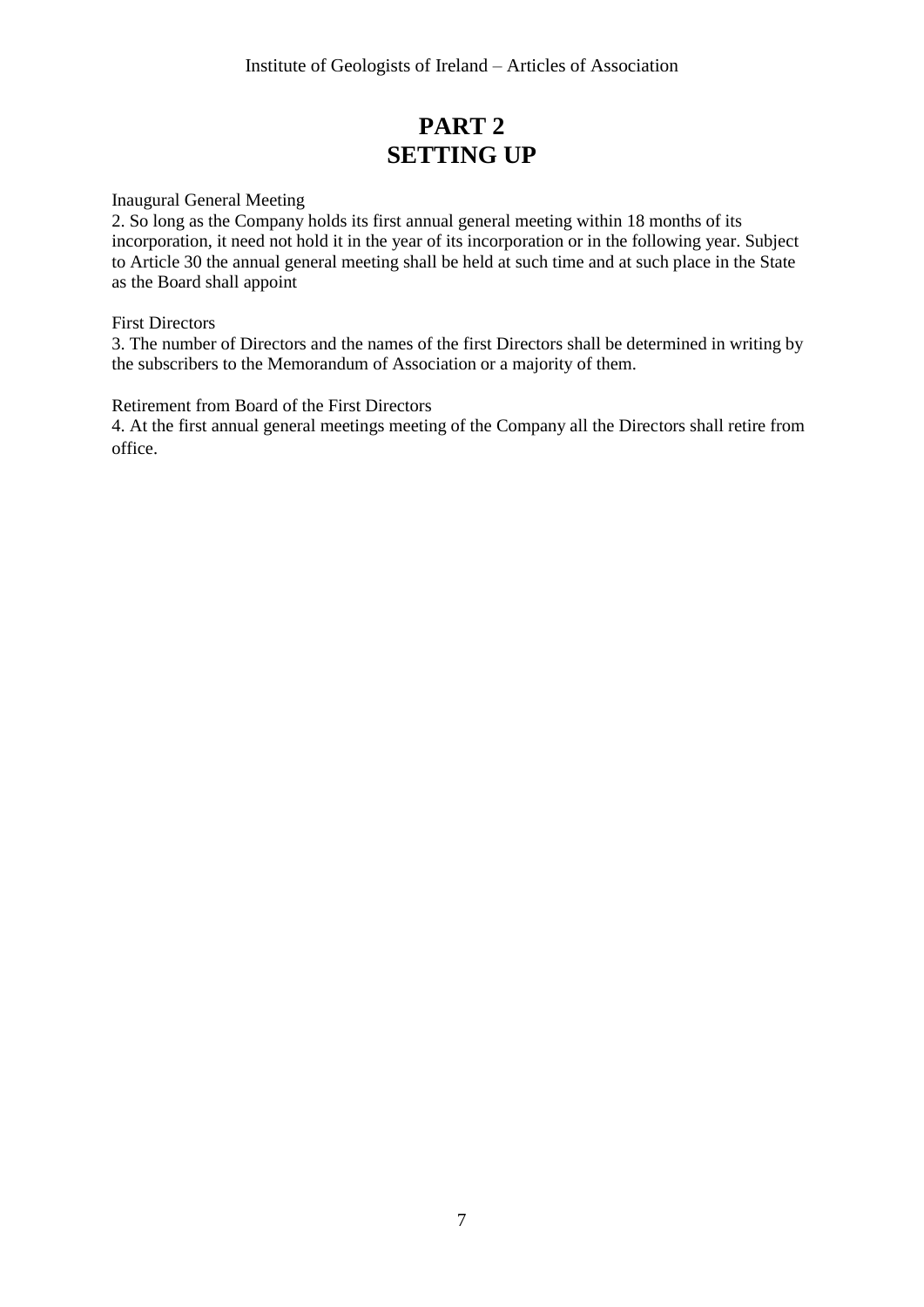# **PART 3 MEMBERSHIP**

**Numbers** 

5. The number of members with which the Company proposes to be registered is 500 but the Board may from time to time register an increase in numbers.

### **Subscribers**

6. The subscribers to the Memorandum of Association shall be such persons as the Board shall admit to membership of the Company.

Classes of membership

7. Membership of the Company shall consist of the following classes:

Founder Member Professional Members Members-in-Training Retired Members Associate Members Student Members

#### Founder Members

8. Those persons who applied for Professional Membership prior to August 1999 may refer to themselves as "Founder Members".

#### Rights and liabilities

9. The rights and liabilities attaching to any member of the Company may be varied from time to time by a Special Resolution of the Company.

Professional Members

10. Professional Members

a) The several persons who immediately before the date of adoption of these Articles of Association were members in good standing of the Institute of Geologists of Ireland, and who held the title PGeo, shall be deemed to have entered the Company as Professional Members.

b) Any person being a member of the Institute of Geologists of Ireland Limited who has been so nominated and elected as a Professional Member shall be entitled to be known as a Professional Member of the Institute of Geologists of Ireland Limited. Such Members duly nominated and appointed shall have the right to describe themselves as such and use the description "Professional Member of the Institute of Geologists of Ireland Limited" or "PGeo". A Professional Member whose fees remain due and owing for six (6) months shall, at the discretion of the Board, have their name deleted from the register by the Board after being notified by post or electronic mail at the address stated to the Company. Such a Professional Member on notification of deletion of their name shall not be entitled to use the description PGeo or hold himself or herself out as such.

c) Professional Members shall have a geology, geoscience, or other qualification approved by the Board, and have been engaged in the science and practice of geoscience subsequent to the award of the qualification. The period of professional practice will be relevant to the level and field of award and is summarised in Table 1 of the AoA. This is provided that in the specified period the candidate has attained a position of professional responsibility. The Board will determine from time to time what level of qualification and what periods of work experience are required to be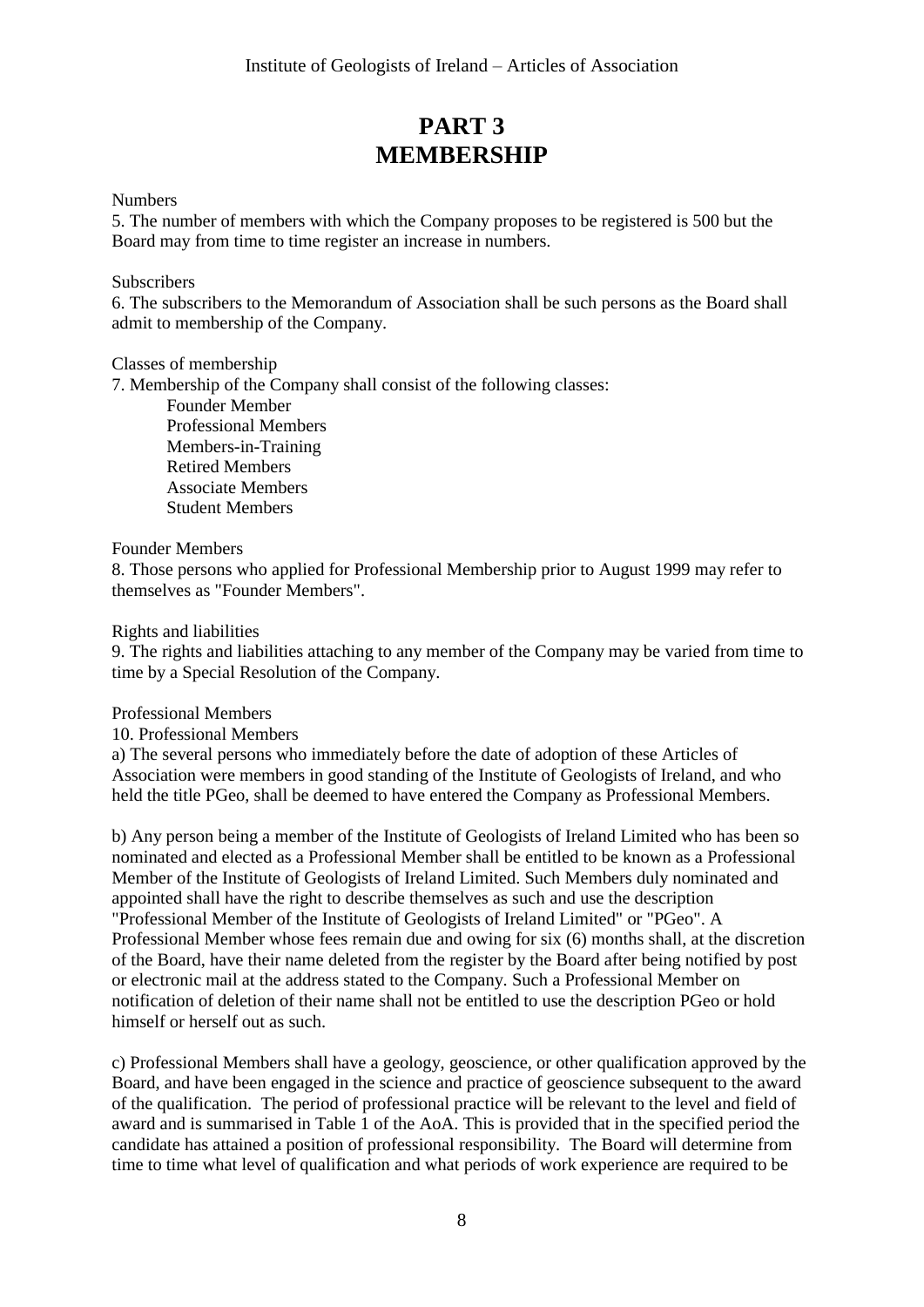eligible for Professional membership and shall make these available to all prospective candidates. The Board shall review these requirements at periods of not less than five years.

# **Table 1. Professional membership qualification criteria**

|                       | <b>Primary Degree</b> | <b>Masters Degree</b> | Doctorate                | Required<br>Professional<br>Geo-Science<br>Experience<br>(Years) | Comment                                                                     |
|-----------------------|-----------------------|-----------------------|--------------------------|------------------------------------------------------------------|-----------------------------------------------------------------------------|
|                       |                       |                       |                          |                                                                  |                                                                             |
| Geo-Science Degree    | <b>Yes</b>            | $\blacksquare$        | $\overline{\phantom{a}}$ | 5                                                                | 4 Year Primary Degree Course with > 50% Geo-Science Content                 |
| Geo-Science Degree    | <b>Yes</b>            | <b>Yes</b>            | $\overline{\phantom{a}}$ | $\overline{4}$                                                   | 4 Year Primary Degree Course with > 50% Geo-Science Content                 |
| Geo-Science Degree    | <b>Yes</b>            | $\mathbf{u}$          | <b>Yes</b>               | $\overline{4}$                                                   | 4 Year Primary Degree Course with > 50% Geo-Science Content                 |
|                       |                       |                       |                          |                                                                  |                                                                             |
| Non-Geoscience Degree | Yes                   |                       |                          | 10                                                               |                                                                             |
| Non-Geoscience Degree | Yes                   | Yes                   |                          | 6                                                                | Taught Degree (Minimum Geo-Science Content > 50%)                           |
| Non-Geoscience Degree | Yes                   | Yes                   |                          | 6                                                                | Degree by Research (Geo-Science Content> 75% validated by<br>Supervisor)    |
| Non-Geoscience Degree | Yes                   |                       | Yes                      | 5                                                                | Research (Geo-Science Content> 75% validated by Supervisor))                |
| Primary Diploma       |                       |                       |                          |                                                                  |                                                                             |
| Geo-Science Diploma   | Yes                   |                       |                          | 8                                                                | 3 Year Course with Geo-Science content >50% validated by Course<br>Director |

Notes:

1. Demonstratable knowledge of Geology is IGI Core Value

2. IGI Board reserves the right to make executive decisions on admission to the Institute

d) The Board shall be the sole judge of the eligibility of an approval for membership of the Company as a Professional Member and to the adequacy of the qualifications or relevant experience or responsibility. Applicants proposed as Professional Members shall first satisfy a Validation Committee being a subcommittee appointed by the Board that any applicant proposed as a Professional Member is a fit and proper person to become a Professional Member and the Validation Committee shall make recommendations to the Board in this regard. A Professional Member shall be sponsored by not less than three (3) fully paid up Professional Members of either the Company or other professional organisations recognised for this purpose by the Board.

e) An applicant who is refused Professional Membership may appeal the decision as outlined in Article 17.

f) The Board shall nominate not less than six (6) Professional Members to be appointed to the Validation, Ethics and Disciplinary Committees.

g) At the discretion of the Board, the Company may accept applications for professional membership of the Company (PGeo) from candidates who are unable to obtain sponsorship from three current, Professional Members of the Company. In such circumstances, the candidate may instead be sponsored by another national or international body recognised by the Company, and of equivalent standing, of which the candidate is a current full or professional member.

h) In all other respects, the candidate must comply with the criteria for PGeo. The Board will maintain a register of recognised bodies that shall be published annually at the Annual General Meeting. A list of such recognised bodies will be provided to applicants upon request.

Members-in-Training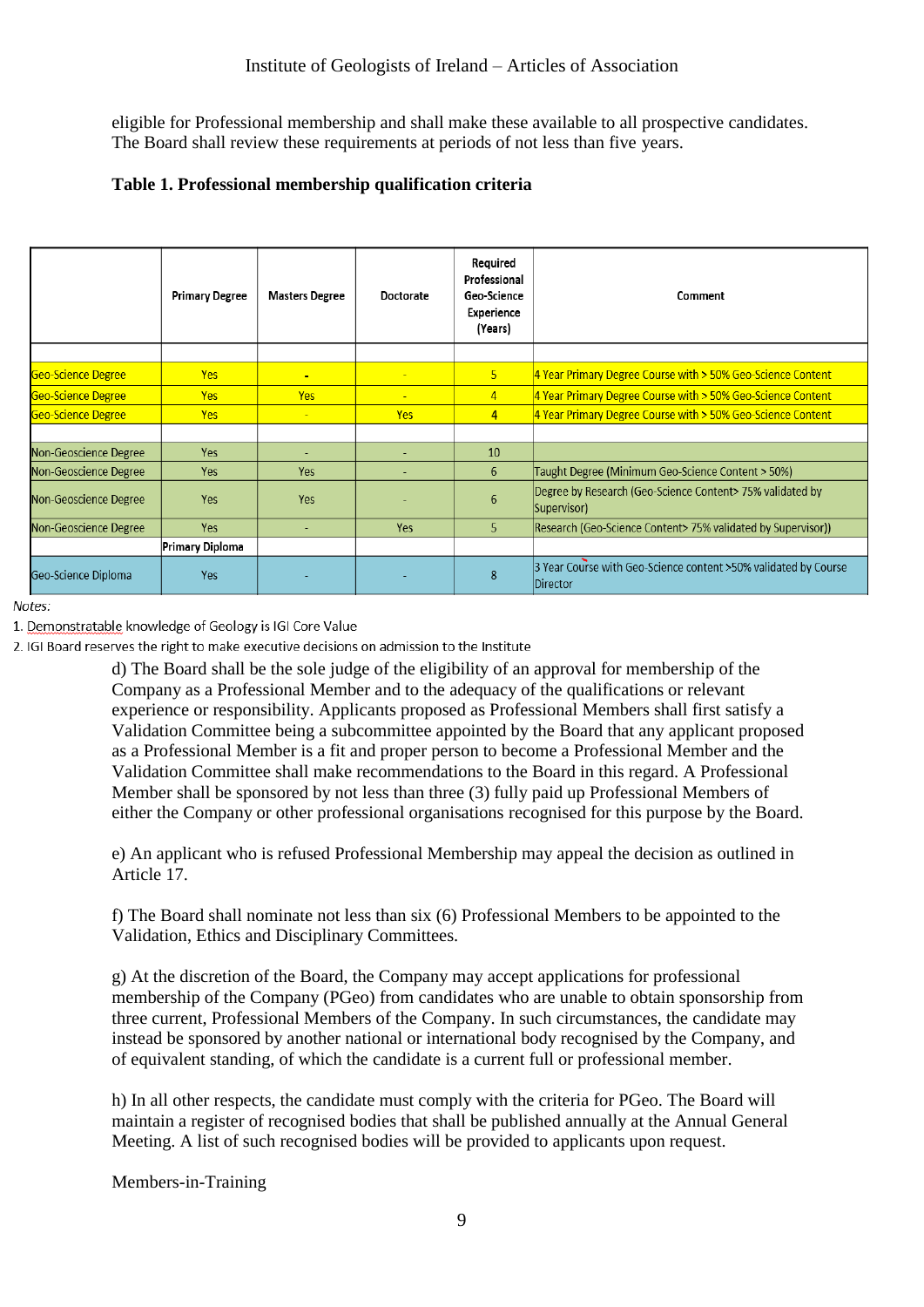# 11. Members-in-Training

a) Any person engaged in the science, practice, or study, of geoscience may apply to become a Member-in-Training, provided he or she holds a degree or diploma in geoscience from a college of acceptable academic standards. Applicants shall be sponsored by one, or more, fully paid up Professional Members of the Company, or by the Geophysical Association of Ireland, or by the Geotechnical Section of the Institution of Engineers of Ireland, or by the Irish Association for Economic Geology Limited, or by the International Association of Hydrogeologists (Irish Group), or by the Irish Mining and Quarrying Society, or by equivalent approved by the Board.

b) Any applicant for Member-in-Training must be approved by the Board as being suitable for membership as a Members-in-Training. A Member-in-Training whose fees remain due and owing for six (6) months shall, at the discretion of the Board, have their name deleted from the register after being notified by registered post at the address stated to the Company.

## Associate Members

12. Associate Members

a) Any person engaged in the science, practice, or study, of geoscience may apply to become an Associate Member, provided he or she holds such qualifications as may be approved by the Board. Applicants shall be sponsored by one, or more, fully paid up Professional Members of the Company.

b) Any applicant for Associate Membership must be approved by the Board as being suitable for associate membership. The Board may waive degree or current professional activity requirements if in its judgement an applicant has adequate professional experience and has attained standing in the profession of geology. An Associate Member whose fees remain due and owing for six (6) months shall, at the discretion of the Board, have their name deleted from the register after being notified by registered post at the address stated to the Company.

## Student Members

## 13. Student Members

Student membership shall be available to:

- a) Any undergraduate student studying a primary degree in geology, geoscience, or equivalent satisfying the educational standard required for Professional Membership; or
- b) A post-graduate student holding such a primary degree.

## Retired Members

14. Retired Members

a) Retired membership shall be available to:

Any person who was a Professional Member and was engaged in the science, practice, or study, of geoscience, who ceases to engage in the profession of geoscience and no longer wishes to practice as a Professional Member;

or

Persons who have retired from the science, practice, or study, of geoscience and who have not been Professional Members of the Institute of Geologists of Ireland. Such applicants shall be sponsored by one, or more, fully paid up Professional Members of the Company.

b) Application for the Retired Member class shall be made to, and approved by, the Board.

Election to membership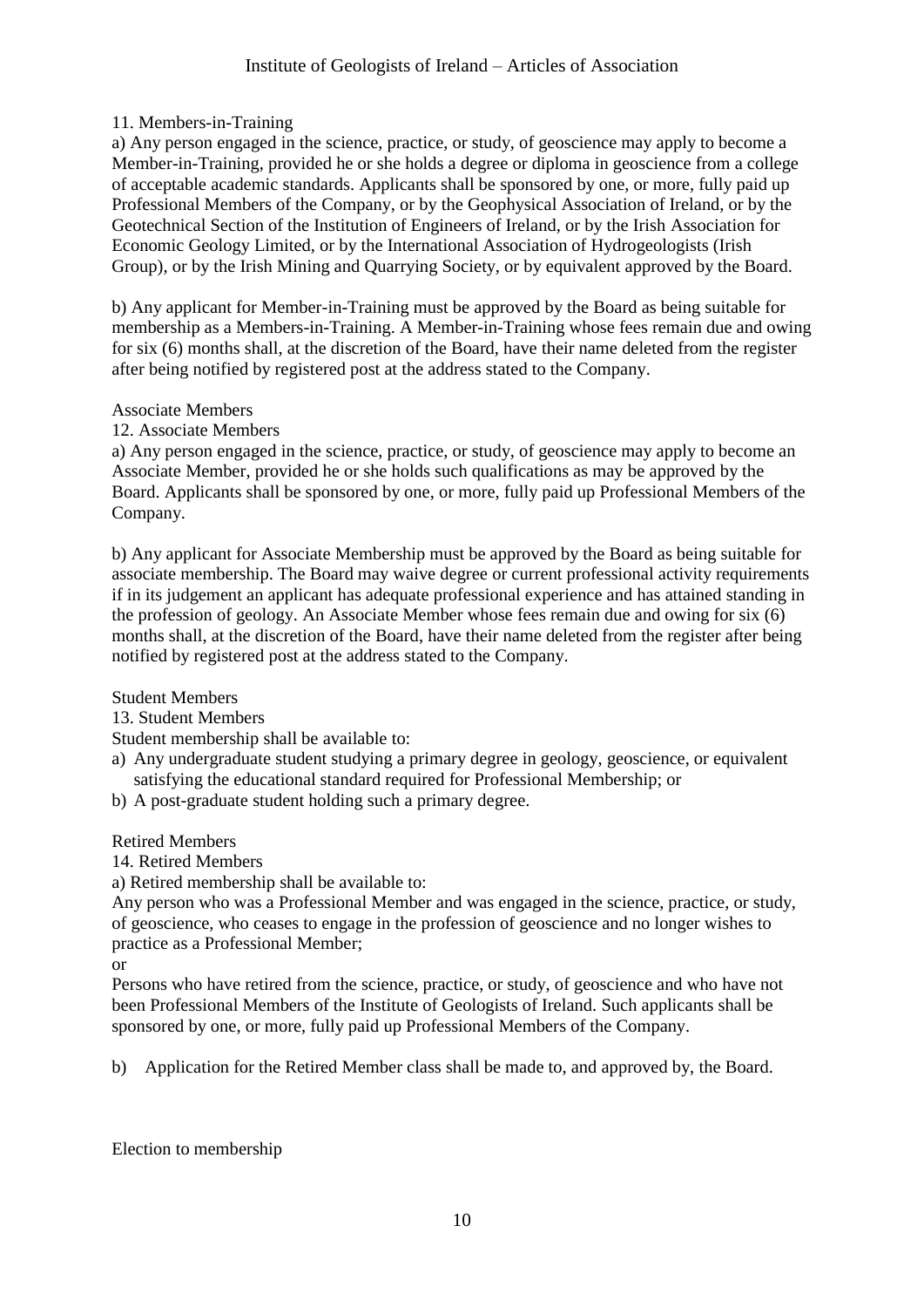15. Every candidate for admission as a member shall submit an application on a form as authorised by the Board, signed by the applicant, stating his or her training and experience and such other facts as the Board shall prescribe. The Board, assisted by the Validation Committee, shall be the sole adjudicator of the eligibility of the applicant for membership and the adequacy of his qualification. If the Board, after due consideration, judge that the applicant's qualifications meet the requirements of the Memorandum of Association and these Articles, the Board shall deem the candidate to be eligible for membership and the applicant shall be notified of his or her election.

# Use of the title Professional Member

16. The Board shall have the authority to approve an applicant as a Professional Member on the recommendation of the Validation Committee. It shall be the responsibility of the Board to ensure that only those applicants approved shall use the term Professional Member or such initials or titles which could or might convey that such a member of the Company was authorised to use the term Professional Member after their name or to hold himself or herself out as such.

# Appeals

17. Should the Board decide to refuse Professional Membership to an applicant, the applicant may appeal the decision. Such an applicant shall be entitled on twenty eight (28) days notice to cause the Board to call a meeting of all of the members of the Company. The applicant shall be entitled to attend and speak at such meeting, and to be accompanied by a person of their choice. A two-thirds (⅔) majority decision of eligible voting Professional Members at such a meeting may revoke the decision of the Board.

## **Certification**

18. The Board shall be authorised to issue certificate(s) to every class of member.

# Member in Good Standing

19. A "Member in Good Standing" (with the company) is a Member of whatever class who has all membership fees paid up to date and who has no disciplinary action in force and where relevant has all Continuing Professional Development records filed with the IGI office.

## Resignation

20. Any member of whatever class may resign at any time from the Company; such resignations shall be in writing.

## Loss of membership rights

21. Any member of whatever class who resigns, or who forfeits his membership for non-payment of dues, or who forfeits his membership for non-compliance with Continuing Professional Development requirements, or who is expelled by the Board for ethical reasons, ceases to have any rights in the Company and ceases to incur further indebtedness to the Company, excepting as provided for in the Memorandum of Association.

## Ethics

22. The Board shall have the authority to discipline or expel any member whom it considers to have violated the Code of Ethics.

## Reinstatement

23. Any person who has ceased to be a member of whatever class, who has resigned, or who has forfeited his or her membership for non-payment of dues, unless expelled for ethical reasons, may be reinstated by majority vote of the Board, subject to the payment of any outstanding dues as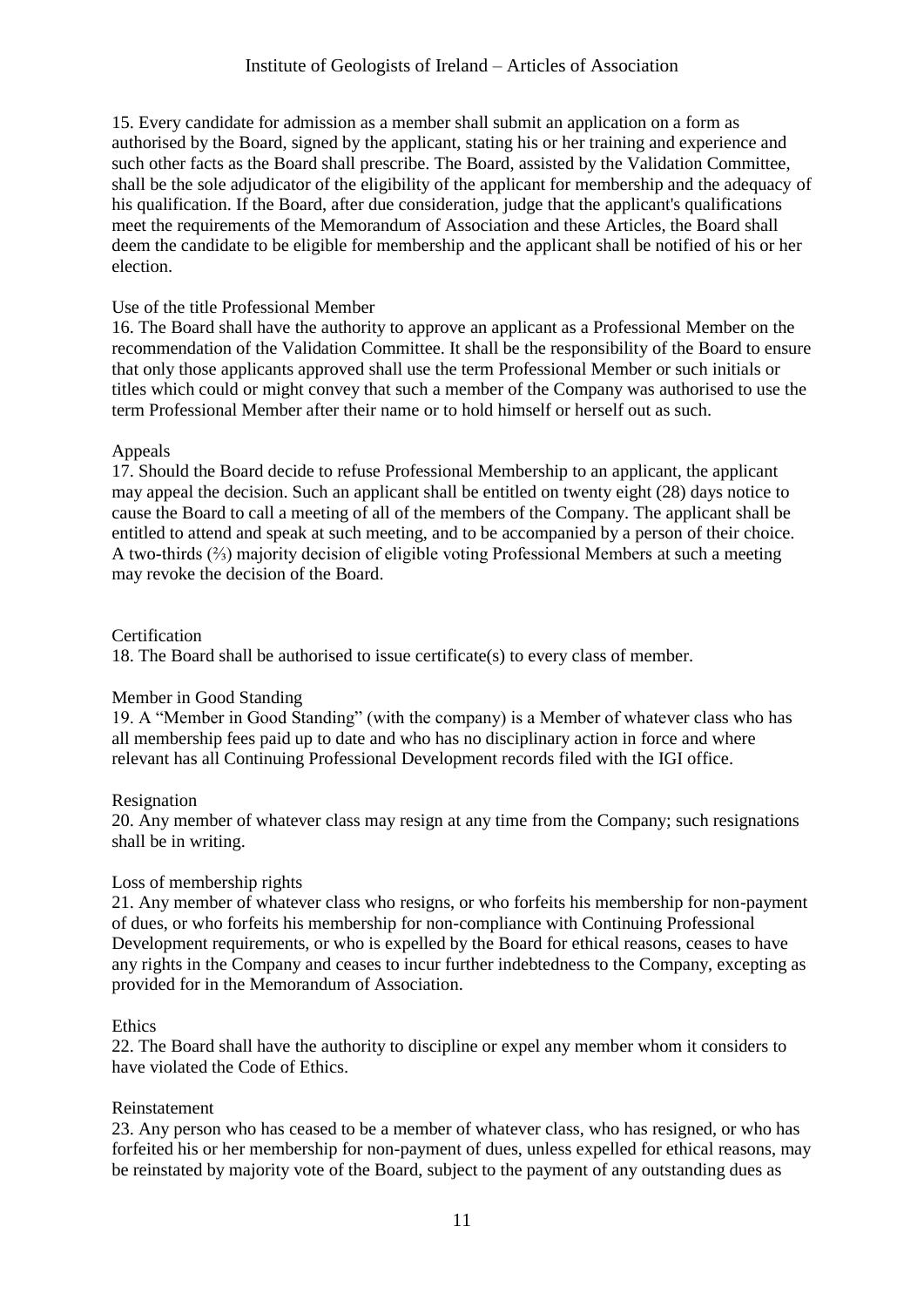determined by the Board and/or other indebtedness to the Company on the date when he or she ceased to be a member.

# MEMBERSHIP FEES

Application fees

24. The Board shall fix application fees for individual classes of membership from time to time.

Subscriptions

25. The Board shall be authorised to fix subscription rates and fees for individual categories of membership, such rates/fees may be altered at the recommendation of the Board and approval at the AGM or EGM called for the purpose.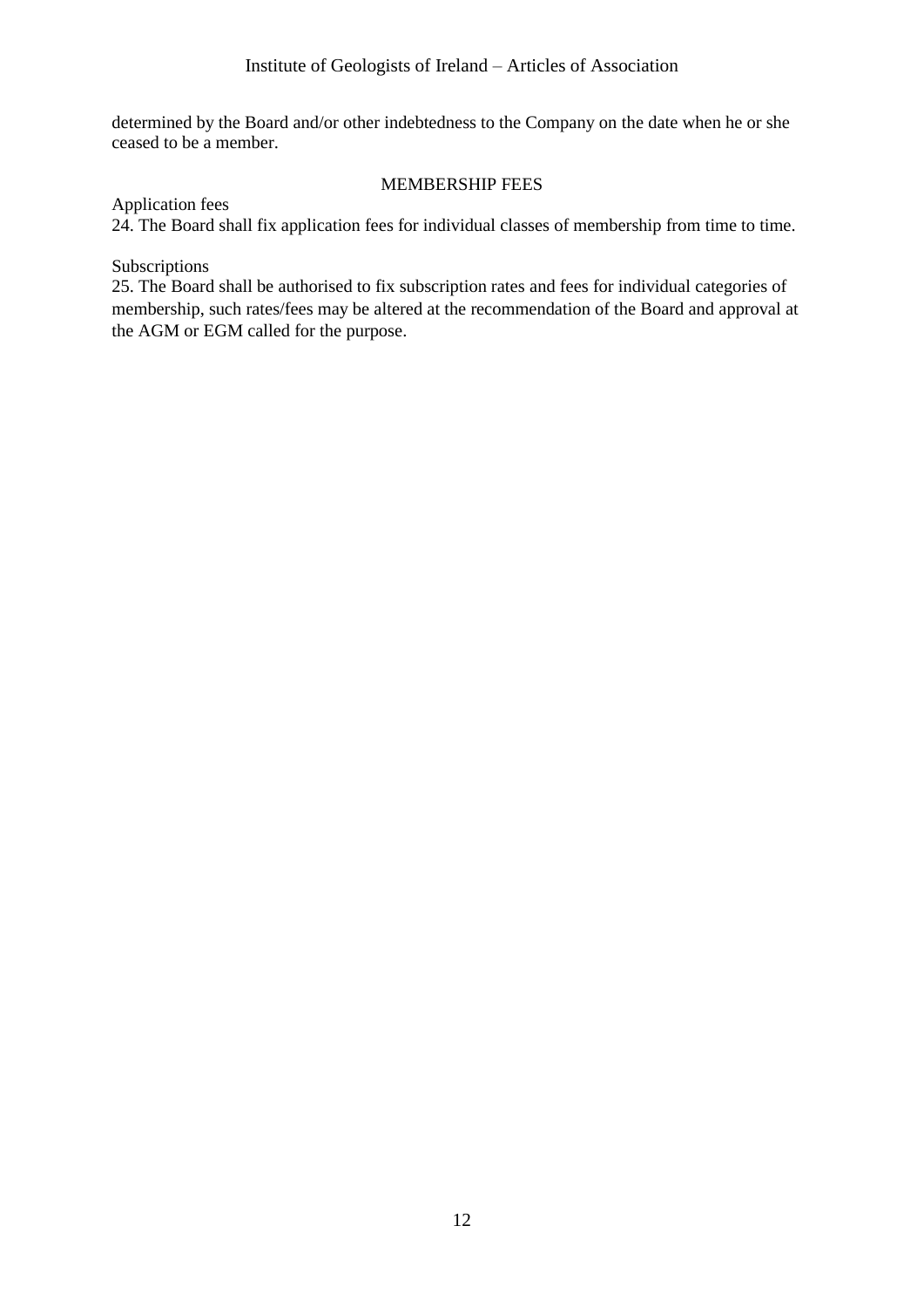# **PART 4 PARTICIPATING ASSOCIATIONS**

### SPONSORING BODIES

Sponsoring Bodies

26. Sponsoring Bodies are those bodies or associations which supported the formation of the Institute of Geologists of Ireland. They are:

The Geophysical Association of Ireland

The Geotechnical Section of the Institution of Engineers of Ireland

The Irish Association for Economic Geology Limited

The International Association of Hydrogeologists (Irish Group)

The Irish Mining and Quarrying Society

## AFFILIATED GEOSCIENCE BODIES

Affiliated Bodies

27. Any body or organisation engaged with the science, practice, or study, of geoscience may apply to become an Affiliated Body. If deemed eligible, they shall be approved by the Board. An Affiliated Body shall satisfy the following requirements:

(i) Be a body or organisation engaged with the science, practice, or study, of geoscience;

(ii) Have applied to the IGI for Affiliated status as approved by the Board;

(iii) Have been accepted as an Affiliated Body of the IGI by a two thirds majority of voting members at a properly convened meeting of the Board; and

(iv) Have paid the annual subscription to the IGI as defined by the Board.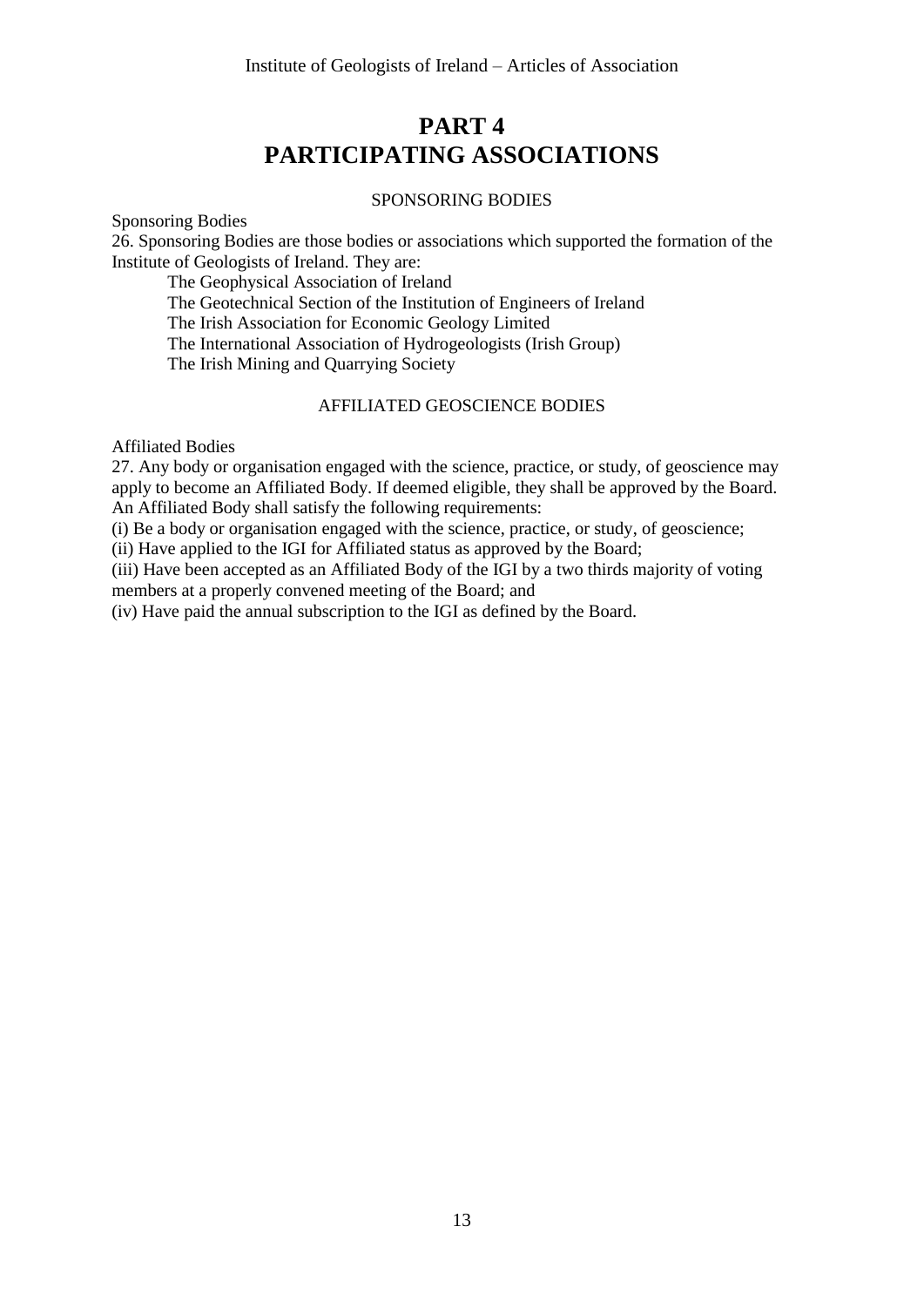# **PART 5 MEETINGS**

# GENERAL MEETINGS

Entitlement of Notice

28. Notice of every General Meeting shall be given in any manner hereinbefore authorised to: a) every member,

b) every person being a personal representative or the Official Assignee in bankruptcy of a member where the member but for his death or bankruptcy would be entitled to receive notice of the meeting; and

c) the Auditor for the time being of the Company.

Not entitled to Notice

29. No other person shall be entitled to receive notices of General Meetings.

#### Annual General Meeting

30. Subject to Article 2, the Company shall in each year hold a general meeting as its annual general meeting in addition to any other meetings in that year and shall specify the meeting as such in the notices calling it; and not more than 15 months shall elapse between the date of one annual general meeting of the Company and that of the next.

Time and Place of the Annual General Meeting

31. The Board shall determine the time and place of the Annual General Meeting.

Extraordinary General Meetings

32. All general meetings other than the Annual General Meeting, or Ordinary Meetings, shall be called Extraordinary General Meetings.

## Calling an Extraordinary General Meeting

33. The Board of Directors may, whenever they think fit, convene an Extraordinary General Meeting and Extraordinary General Meetings shall also be convened on such requisition or in default may be convened by such requisitionists as provided by Section 132 of the Act. If at any time there are not within the State sufficient Directors capable of acting to form a quorum, any two (2) Directors, or any ten (10) members, of the Company may convene an Extraordinary General Meeting in the same manner as nearly as possible as that in which meetings may be convened by the Board.

## Notice for General Meetings

34. Subject to Sections 133 and 141 of the Act an Annual General Meeting and a meeting called for the passing of a special resolution shall be called by 28 days' notice in writing at the least and a meeting of the Company (other than an Annual General Meeting or a meeting for the passing of a special resolution) shall be called by 28 days' notice in writing at the least. The notice shall be exclusive of the day on which it is served or deemed to be served and of the day from which it is given and shall specify the place, the day and the hour of meeting and in the case of special business the general nature of that business, and shall be given in manner hereinafter mentioned to such persons as are under the Articles of the Company entitled to receive notices from the Company.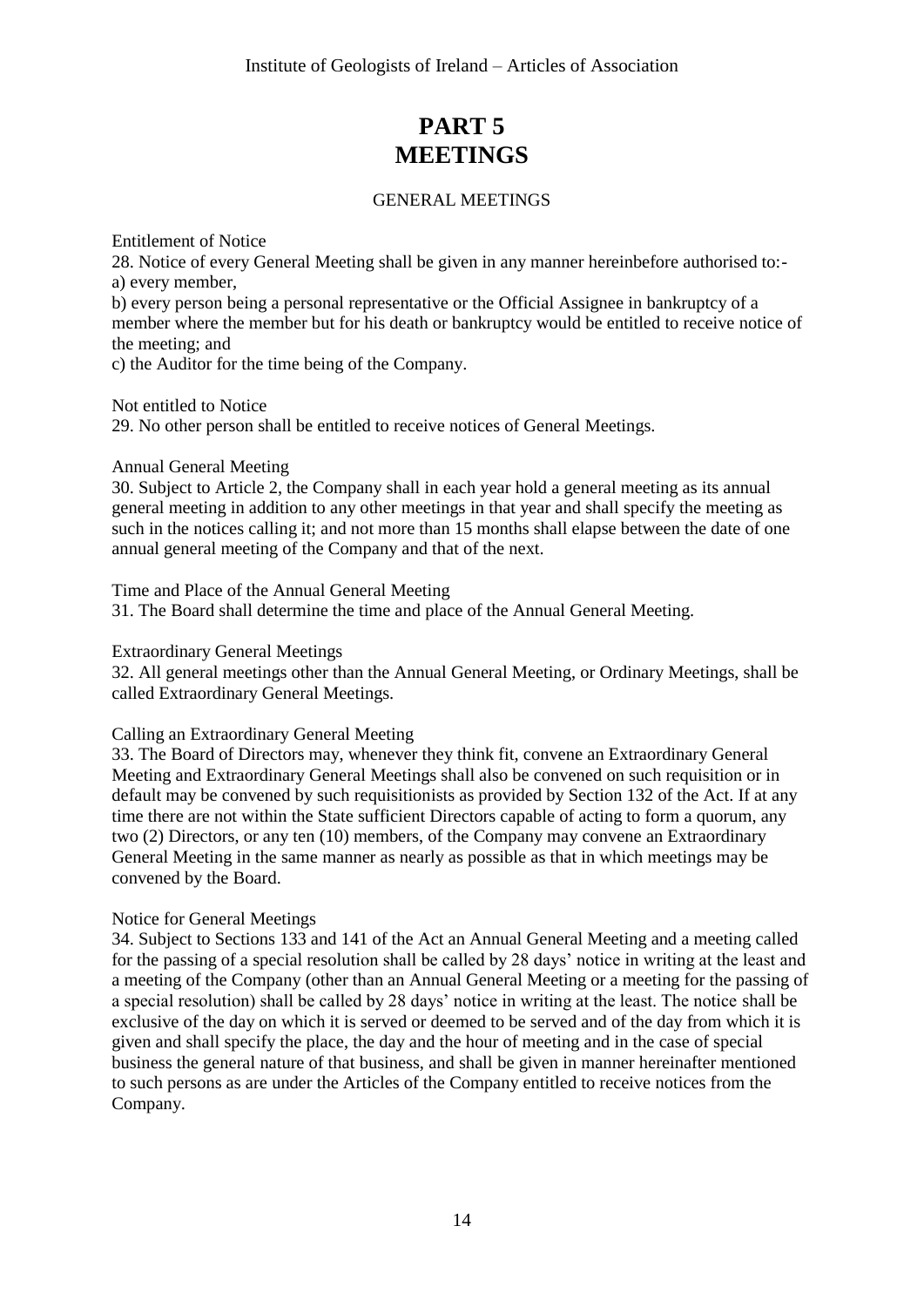### Failure to give notice by accident

35. The accidental omission to give notice of a meeting to or the non-receipt of notice of a meeting by any person entitled to receive notice shall not invalidate the proceedings at that meeting.

### Proceedings at General Meetings

36. All business shall be deemed special that is transacted at an Extraordinary General Meeting, and also all that is transacted at an Annual General Meeting, with the exception of the consideration of the accounts, balance sheets and the reports of the Board and Auditors, the election of Directors in the place of those retiring, the reappointment of the retiring Auditors, and the fixing of the remuneration of the Auditors.

#### Quorum

37. Business may be transacted at any General Meeting until a quorum of Professional Members is called for by a Professional Member at the Meeting subject to Article 38. Ten (10) Professional Members present in person shall be a quorum. If there is not sufficient Professional Members present then all business shall cease once a quorum is called.

## Procedure to be adopted in the absence of a quorum

38. If within half an hour from the time appointed for the meeting a quorum is not present, the meeting, if convened upon the requisition of members, shall be dissolved; in any other case it shall stand adjourned to the same day in the next week at the same time and place, or to such other day and at such other time and place as the Board may determine, and if at the adjourned meeting a quorum is not present within half an hour from the time appointed for the meeting, the members present shall be a quorum.

## Chairman

39. The President of IGI shall preside as Chairman at every General Meeting of the Company, or if there is no such Chairman, or if he is not present within 15 minutes after the time appointed for the holding of the meeting, the Vice President of the Company shall preside as the Chairman of the General meeting, or if he is not present within 15 minutes after the time appointed for the holding of the meeting, the Directors present shall elect one of their number to be Chairman of the meeting. If at any meeting no Director is present within 15 minutes after the time appointed for holding the meeting then the meeting shall be terminated.

## Adjournment of General Meetings

40. The Chairman may with the consent of any meeting at which a quorum is present (and shall, if so directed by the meeting) adjourn the meeting from time to time and from place to place, but no business shall be transacted at any adjourned meeting other than the business left unfinished at the meeting from which the adjournment took place. When a meeting is adjourned for 30 days or more, notice of the adjourned meeting shall be given as in the case of an original meeting. Save as aforesaid, it shall not be necessary to give any notice of an adjourned meeting or of the business to be transacted at an adjourned meeting.

## Resolution signed by all Members

41. Subject to Section 141 of the Act, a resolution in writing signed by all the members for the time being entitled to attend and vote on such resolution at a General Meeting for being bodies corporate by their duly authorised representatives shall be as valid and effective for all purposes as if the resolution had been passed at a general meeting of the Company duly convened and held, and if described as a special resolution within the meaning of the Act.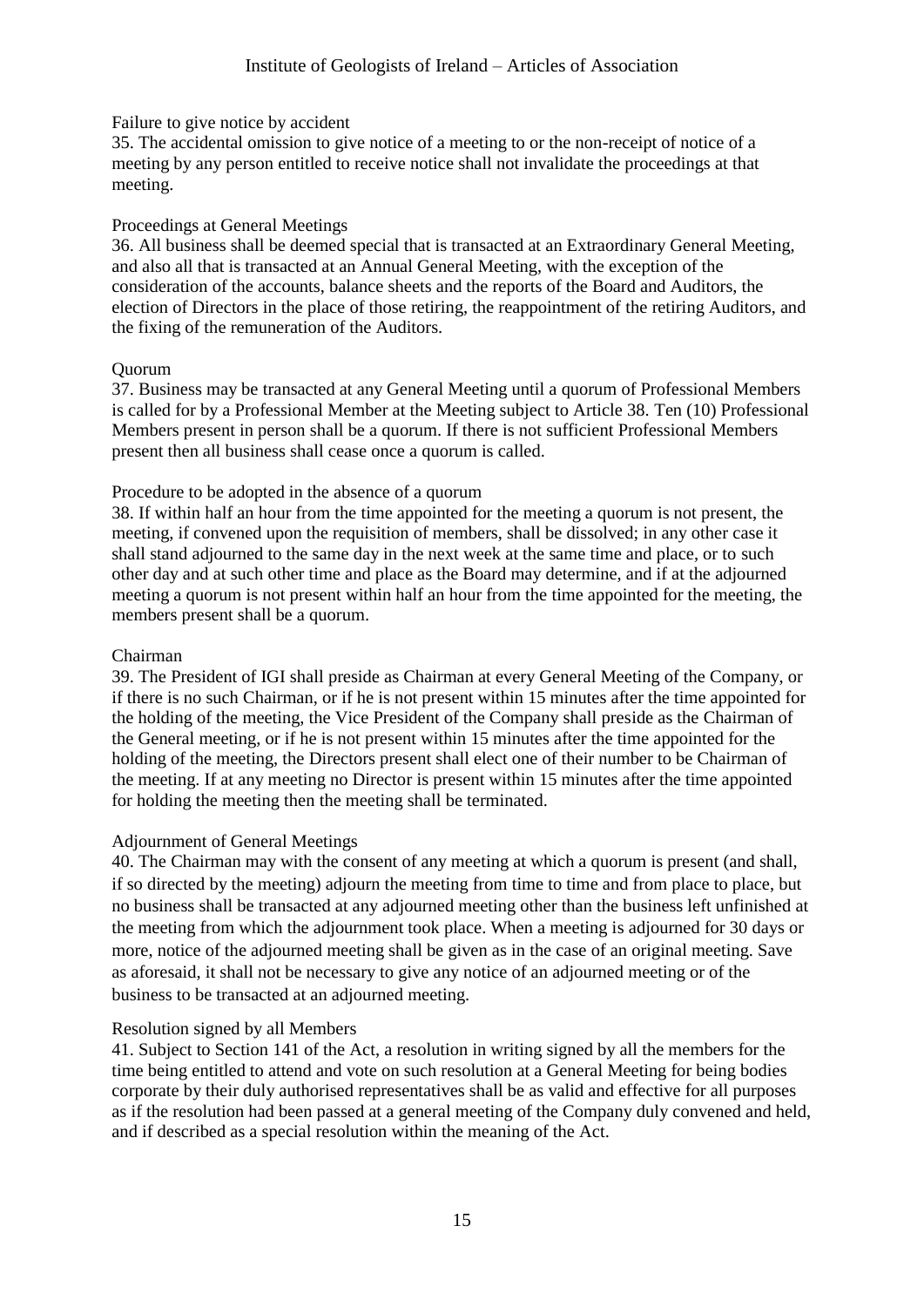# Votes of Members

42. At any general meeting a resolution put to the vote of the meeting shall be decided on a show of hands unless a poll is (before or on the declaration of the result of the show of hands) demanded:-

(a) by the Chairman, or

(b) by at least three members present in person or by proxy, or

(c) by any member or members present in person and representing not less than one-tenth of the total voting rights of all the members having the right to vote at the meeting.

Unless a poll is so demanded, a declaration by the Chairman that a resolution has, on a show of hands, been carried or carried unanimously or by a particular majority or lost, and an entry to that effect in the book containing the minutes of proceedings of the Company shall be conclusive evidence of the fact without proof of the number or proportion of the votes recorded in favour of or against such resolution. The demand for a poll may be withdrawn.

# Poll at a meeting

43. Except as provided in Article 42, if a poll is duly demanded it shall be taken in such manner as the Chairman directs and the result of the poll shall be deemed to be the resolution of the meeting at which the poll was demanded.

# Timing of polls

44. A poll demanded on the election of a Chairman, or on a question of adjournment shall be taken forthwith. A poll demanded on any other question shall be taken at such time as the Chairman of the meeting directs, and any business other than that upon which a poll has been demanded may be proceeded with pending the taking of the poll.

## Proxy votes

45. Votes may be given either personally, by proxy, by post or by email.

45a. Postal or email votes, to be valid, must be received by the Secretary in time for the Annual General Meeting or Extraordinary General Meeting, or may be delivered to the Secretary at the meeting. Email or postal votes should clearly indicate if the member is voting for or against a proposed resolution.

# Appointment of proxy

46. The instrument appointing a proxy shall be in writing under the hand of the appointer or of his attorney duly authorised in writing. A proxy need not be a member of the Company.

# Proxy in writing

47. The instrument appointing a proxy and the power of attorney or other authority, if any, under which it is signed or a notarially certified copy of that power or authority shall be deposited at the office or at such other place within the State as is specified for that purposes in the notice convening the meeting not less than 48 hours before the time for holding the meeting or adjourned meeting at which the person named in the instrument proposes to vote, or, in the case of a poll, not less than 48 hours before the time appointed for the taking of the poll, and in default the instrument of a proxy shall not be treated as valid.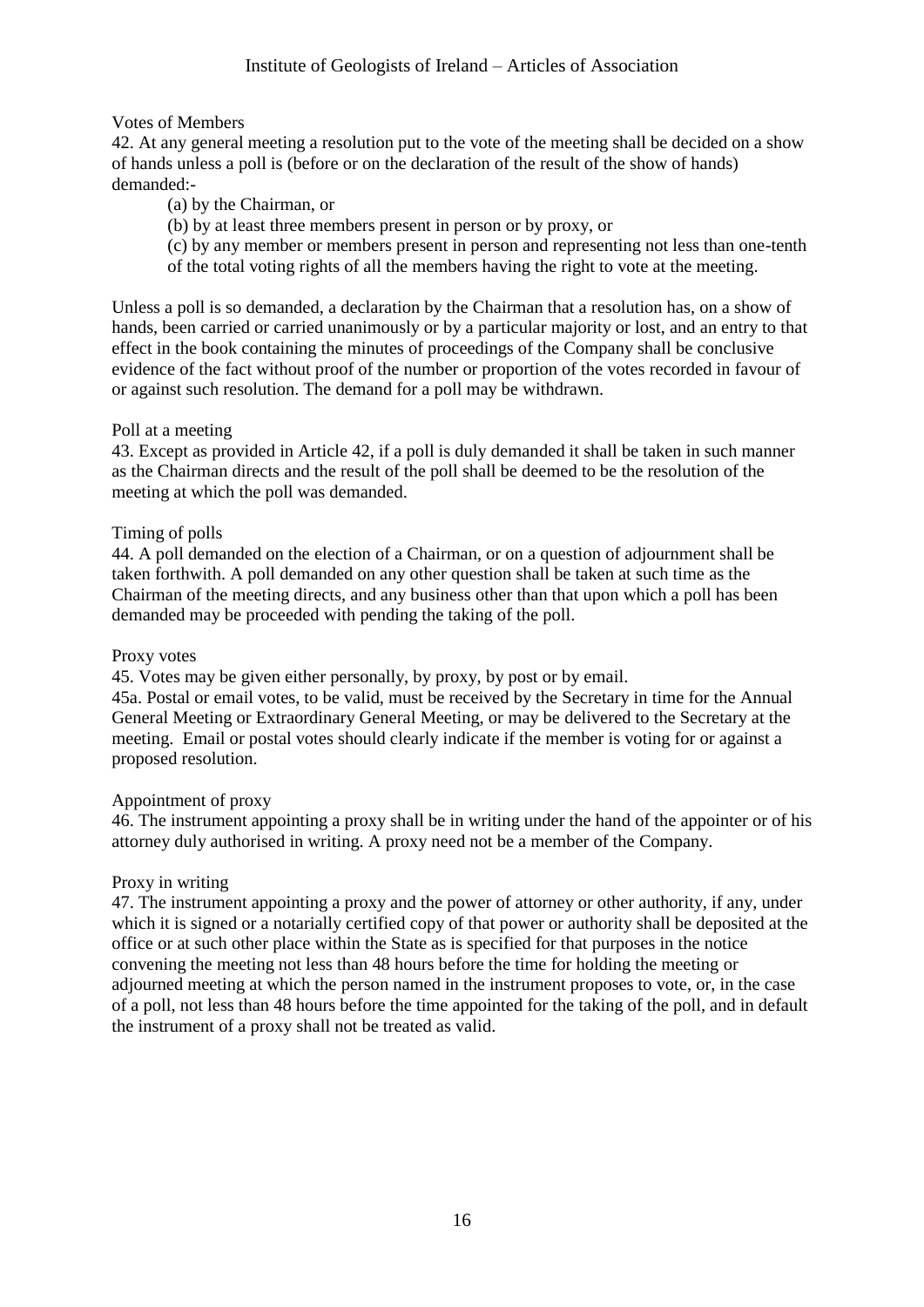| Form of proxy<br>48. An instrument appointing a proxy shall be in the following form or a form as near thereto as<br>circumstances permit:-<br>of the above named Company, hereby appoint |
|-------------------------------------------------------------------------------------------------------------------------------------------------------------------------------------------|
|                                                                                                                                                                                           |
| at the (annual or extraordinary, as the case may be) general meeting of the Company to be held on<br>any adjournment thereof.                                                             |
|                                                                                                                                                                                           |
| This form is to be used in favour of/against the resolution (delete whichever is appropriate).                                                                                            |

Unless otherwise instructed. The proxy will vote as he thinks fit.

## Right of proxy to call for poll

49. The instrument appointing a proxy shall be deemed to confer authority to demand or join in demanding a poll.

## Failure to notify

50. A vote given in accordance with the terms of an instrument of proxy shall be valid notwithstanding the previous death or insanity of the principal or revocation of the proxy or of the authority under which the proxy was executed, if no intimation thereof is received by the Company at the office before the commencement of the meeting or adjourned meeting at which the proxy is used.

#### Right to vote

51. Only Professional Members are entitled to vote at Annual and Extraordinary General Meetings and they shall have one vote each at any such Meetings. Members-in-Training, Associate, Student and Retired Members shall be non-voting members.

## Qualified to vote

52. No objection shall be raised to the qualification of any voter except at the meeting or adjourned meeting at which the vote objected to is given or tendered, and every vote not disallowed at such meeting shall be valid for all purposes. Any such objection made in due time shall be referred to the Chairman of the meeting whose decision shall be final and conclusive.

## Voting rights rescinded if fees not paid

53. No Professional Member shall be entitled to vote at any general meetings unless he is a Member in Good Standing (Article 19).

Chairman to have casting vote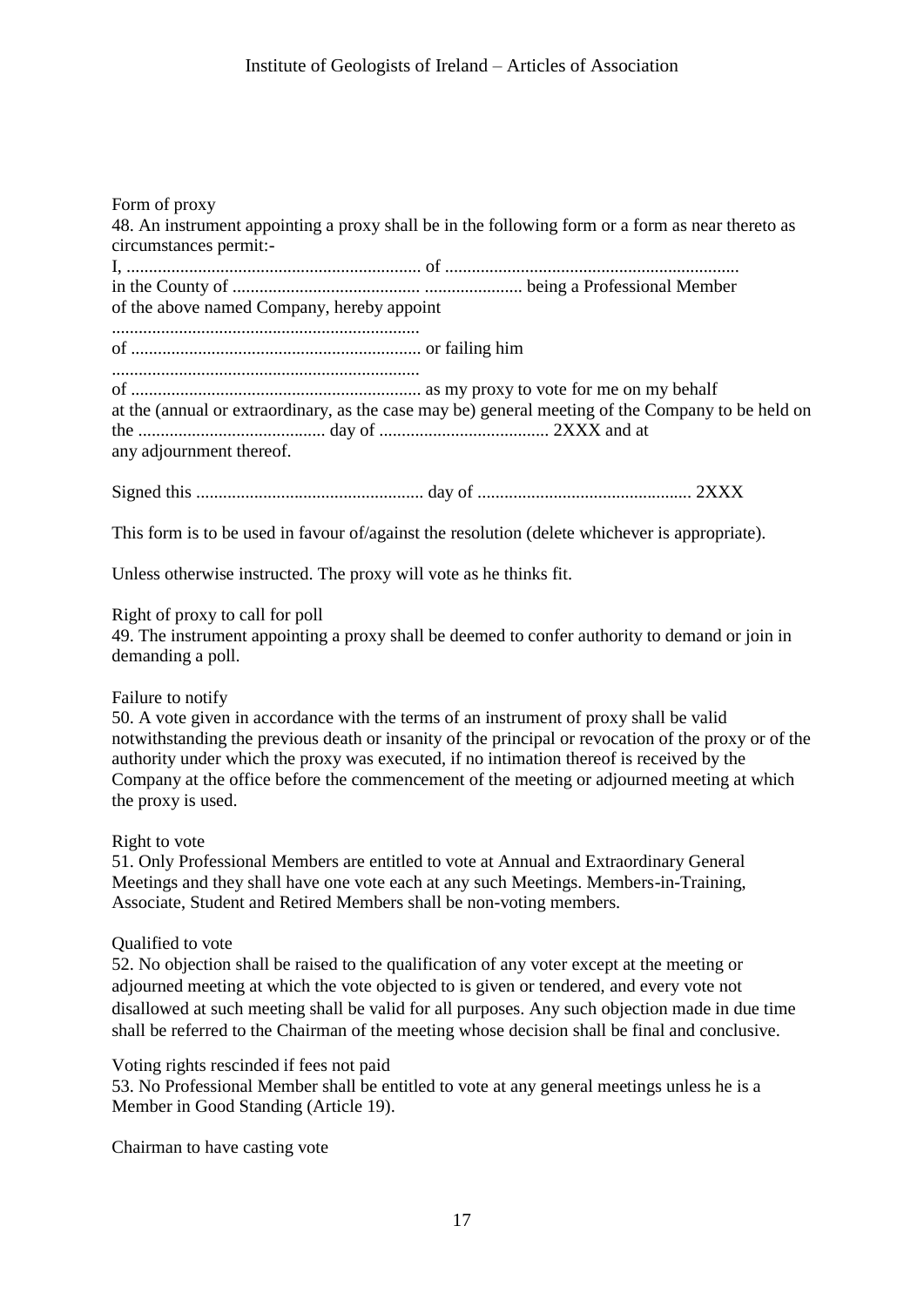54. Where there is an equality of votes, whether on a show of hands or on a poll, the Chairman of the meeting at which the show of hands takes place or at which the poll is demanded, shall be entitled to a second or casting vote.

# Professional Members of unsound mind

55. A Professional Member of unsound mind, or in respect of whom an order has been made by any Court having jurisdiction in lunacy, may vote, whether on a show of hands or on a poll, by his committee, receiver, guardian, or other person appointed by that Court, and any such committee, receiver, guardian, or other person may vote by proxy on a show of hands or on a poll.

# ORDINARY MEETINGS

Ordinary meetings

56. Ordinary meetings to hear papers, symposia, etc., will be held at times and places designated by the Board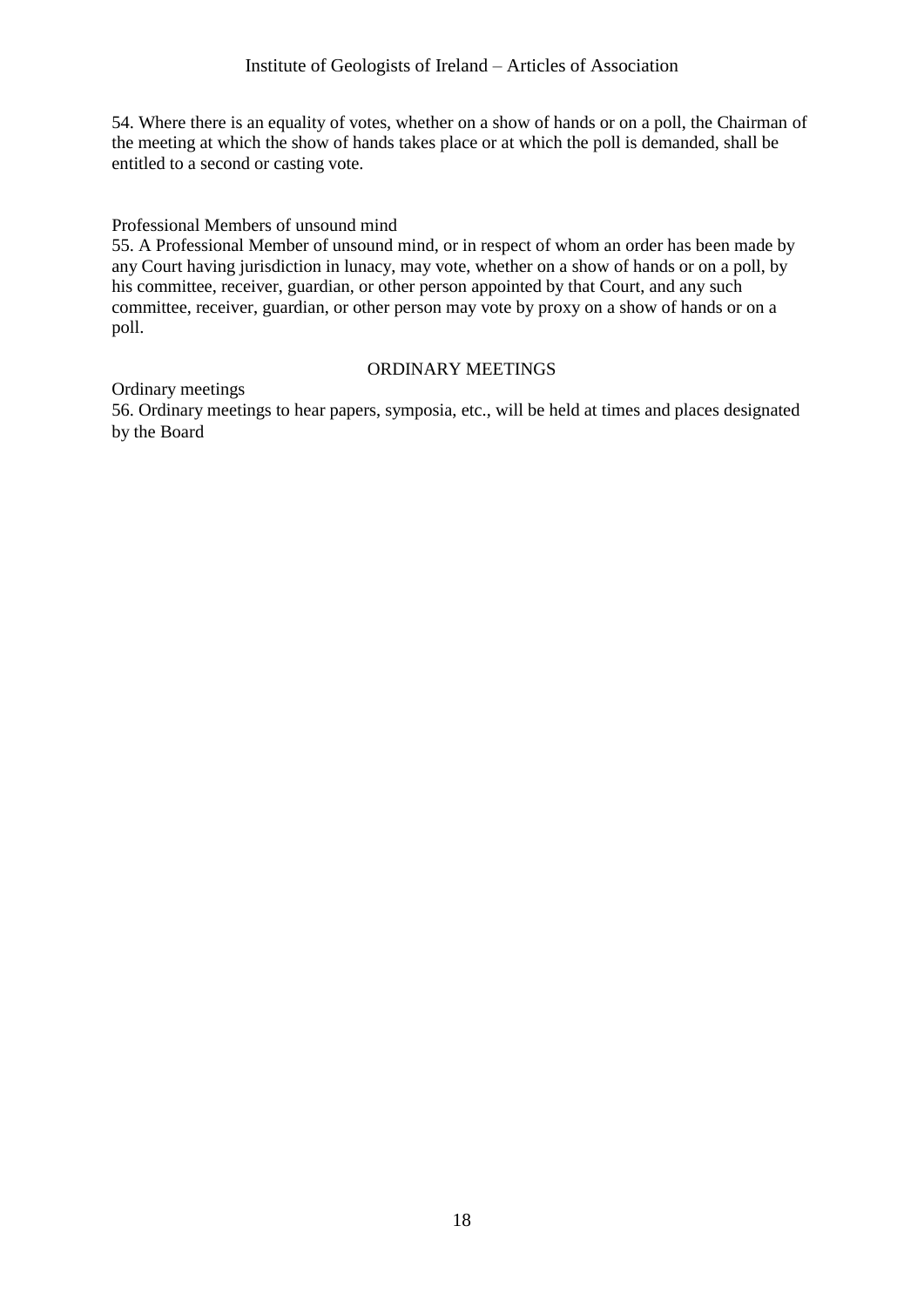# **PART 6 BOARD of DIRECTORS**

Executive authority

57. The executive authority of the Company shall be vested in a Board of Directors composed of the following members:-

President Vice-President Secretary Treasurer Six (6) Ordinary Board Members

#### **Officers**

58. The Officers of the Company shall consist of the following:- President Vice-President Secretary Treasurer

Changing the number of Directors

59. The Company may from time to time by ordinary resolution increase or reduce the number of Directors.

## Officers must be Professional Members

60. Only Professional Members may hold the office of President, Vice-President, Secretary and Treasurer, and refer to themselves as Professional Members of the Company. Ordinary Board Members may be an Associate Member, a Retired Member or a Member in Training of the Company.

#### President

61. The President shall be the chief executive officer of the Company and shall serve as Chairman of the Board of Directors. He or she shall be spokesperson for the Company. He or she shall appoint the members of all committees within the limits prescribed in the Memorandum and Articles of Association, and subject to the approval of the Board. He or she shall appoint delegates to co-operating organisations to represent the Company, subject to the approval of the Board.

## Vice-President

62. The Vice-President shall perform the duties of the President in the absence or inability of the President to serve. The Vice-President shall assume the office of President in case of a vacancy for any cause in that office. The Vice-President shall perform such duties as may be assigned to him or her by the Board.

#### Secretary

63. The Secretary shall be responsible for recording the actions of the Board and all Board meetings. He or she shall report annually to the AGM and perform such other duties as may be directed by the Board.

## Treasurer

64. The Treasurer shall supervise the receipt of all funds and, under the direction of the Board, be responsible for all disbursements of funds of the Company. He or she shall report annually to the AGM and perform such other duties as directed by the Board.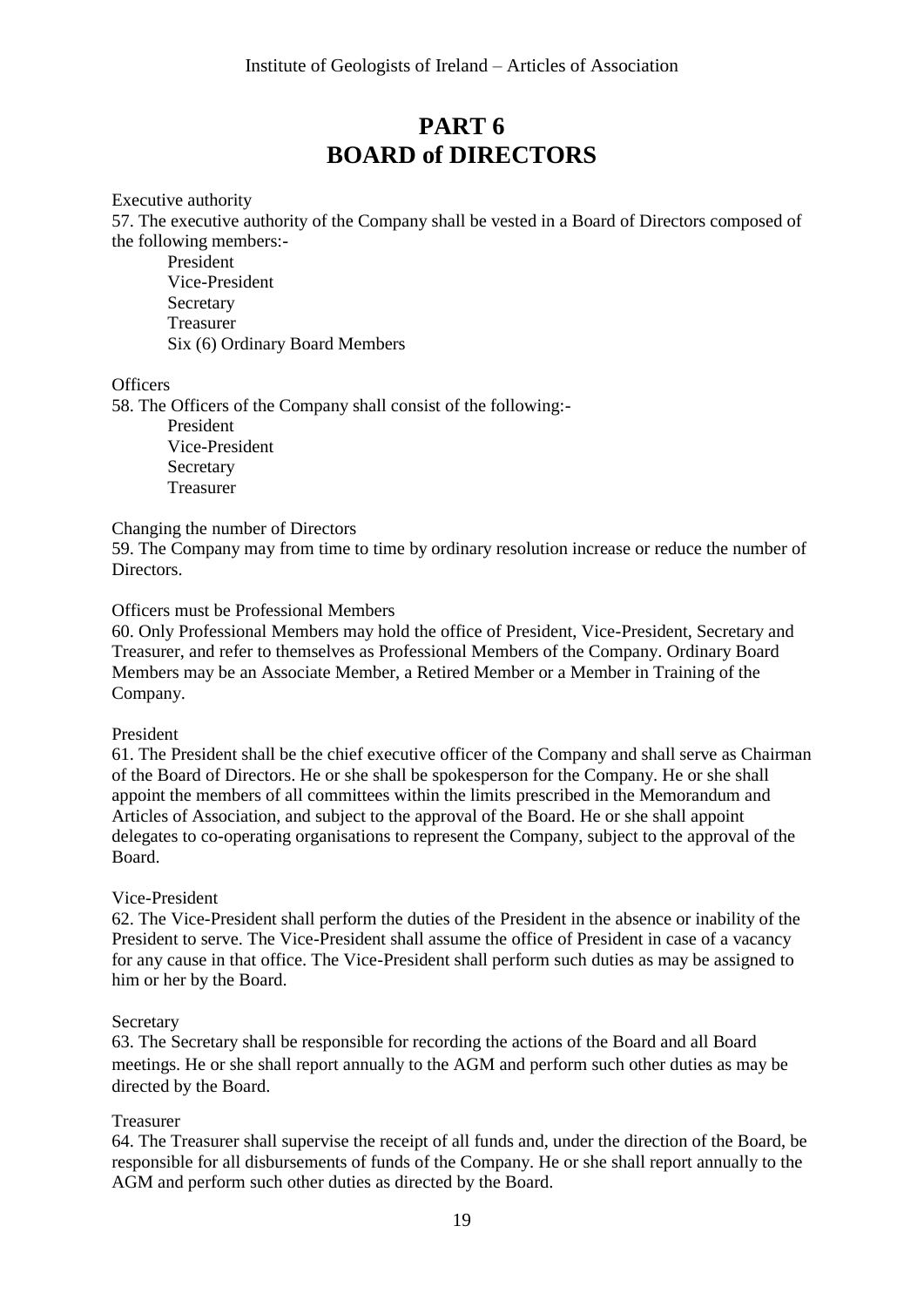### Ordinary Board Members

65. Ordinary Board Members will take part and vote in the decision making and perform such other duties as directed by the Board.

#### Terms of office

66. The President, Vice-President, Secretary and Treasurer, each as such, shall serve a two (2) year term and shall not succeed themselves in office, save in accordance with Article 73 with respect to the Vice-President, Secretary and Treasurer.

### Officers and previous Board participation

67. Members nominated to serve for the first time as Officers of the Board will previously have served for two (2) years as Ordinary Members of the Board.

#### Maximum term of office

68. Including the times defined in Articles 66 no Director may serve more than eight years consecutively save in accordance with Article 73.

#### Commencement of term of office

69. The terms of office shall commence immediately after the Annual General Meeting.

#### Election of Board

70. The officers of the Company shall be elected from among the Professional Members of the Institute of Geologists of Ireland by means of a secret ballot and in the following manner: a) At least three months before the date of the Annual General Meeting the President shall appoint a Nominating Committee of three (3) Professional Members, one of whom shall be the immediate past President (the President shall serve as the past President during the first year of the Company). The remaining two (2) Professional Members shall not be members of the Board.

b) In their deliberations the Nominating Committee will seek to ensure that the nominees are representative of the geoscientific sub-disciplines of the Professional Members of the Company. The Nominating Committee shall nominate one (1) or more candidates for each office, provided that each candidate has consented to his or her nomination. These nominations shall be mailed to Professional Members in good standing at least two months prior to the date of the Annual General Meeting. Additional nominations may be made in writing, signed by at least two (2) Professional Members in good standing and consented to by the nominee, and delivered to the Secretary not later than six weeks prior to the date of the Annual General Meeting.

c) In the event that more than one (1) nomination is received for any Board position open for election a Ballot Committee, consisting of three (3) Professional Members appointed by the President not later than six weeks prior to the date of the Annual General Meeting, shall have printed ballots prepared listing in alphabetical order the names of each candidate for each office. The ballot paper will be mailed to all Professional Members in good standing.

d) Postal or email votes, to be valid, must be received by the Secretary in time for the Annual General Meeting. Ballot papers also may be delivered to the Secretary at the Annual General Meeting. Postal ballot papers, in sealed envelopes, will be opened at the Annual General Meeting, or in the case of email submission, will be opened and tallied by the Executive Secretary of the IGI in advance of the AGM (up to the start of the meeting). The candidate with plurality of votes for each office will be declared elected at that meeting. In the case of a tied vote, the Board shall cast one (1) additional deciding vote.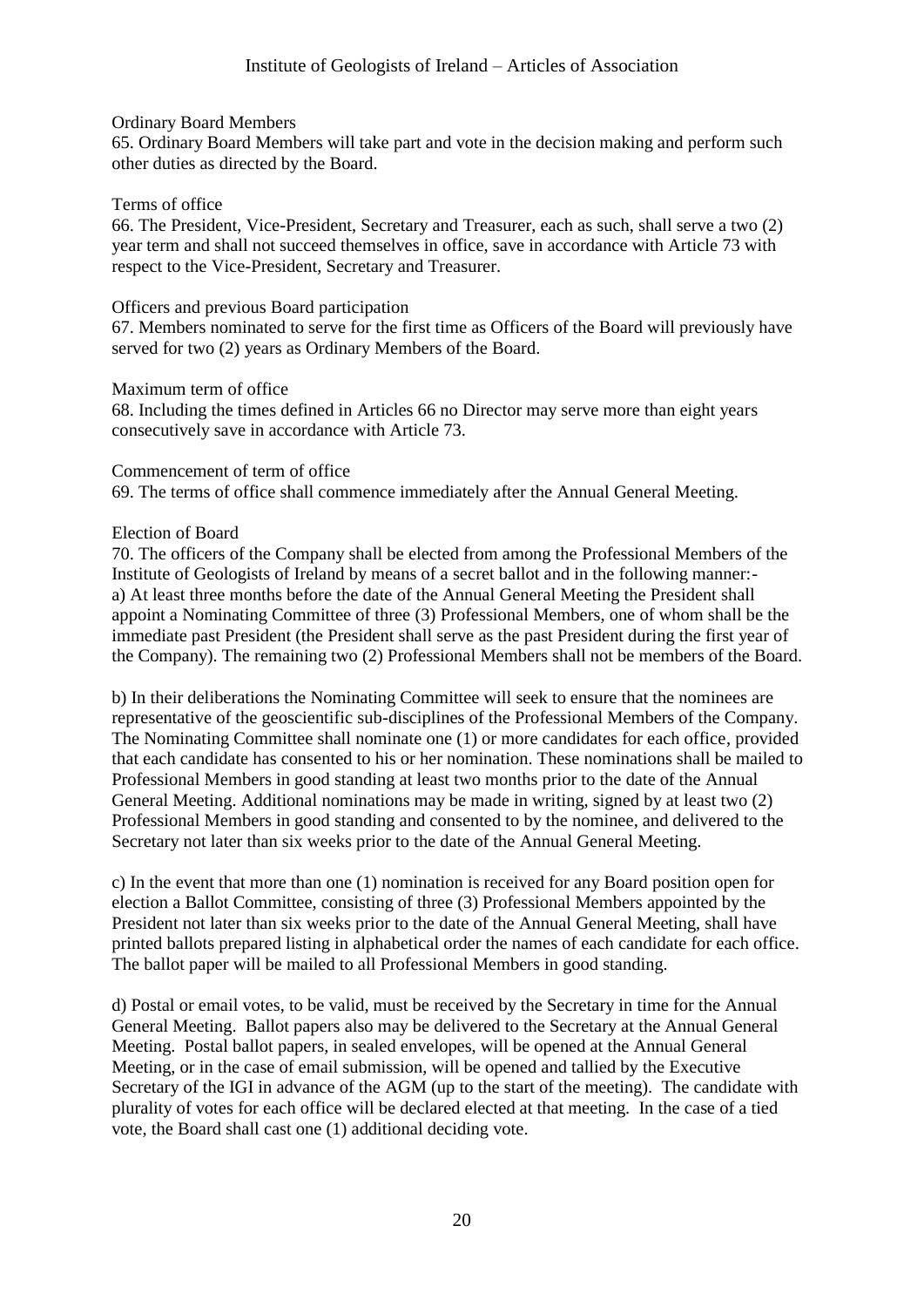### Retirement at Annual General Meetings

71. At the second and subsequent annual general meetings, all Directors shall retire from office, subject to the provisions of Articles 66, 67 and 68. Eligibility for re-election

72. A retiring Director shall, subject to Article 68, be eligible for re-election.

## Officer vacancies

73. A vacancy occurring in the offices of Vice-President, Secretary or Treasurer shall be filled by the Board from among the Professional Members of the Board. The officer so serving shall be eligible for election to that office the following year.

## Ordinary Board Member vacancies

74. In the event of other vacancies occurring in the Board, the Board may co-opt a Member for the remainder of that year, due consideration being given to adequate representation being maintained of the branch of the geosciences which the former Director represented. Any Director so appointed shall hold office only until the next Annual General Meeting, and shall then be eligible for re-election.

#### Removal of Director

75. The Company may by ordinary resolution of which extended notice has been given in accordance with Section 142 of the Act remove any Director before the expiration of his period of office, notwithstanding anything in these Articles or in any agreement between the Company and such Director. Such removal shall be without prejudice to any claim such Director may have for damages for breach of any contract of service between him and the Company.

#### Replacement of Director removed

76. The Company may by ordinary resolution appoint another person in place of a Director removed from office under Article 77. Without prejudice to the powers of the Board under Article 74 the Company in general meeting may appoint any person to be a Director, either to fill a casual vacancy or as an additional Director. A person appointed in place of a Director so removed or to fill such a vacancy shall be subject to retirement at the same time as if he had become a Director on the day on which the Director in whose place he is appointed was last elected a Director.

## Disqualification of Directors

77. The office of Director shall be vacated if the director:-

a) holds any other office or place of profit under the Company or,

b) is adjudged bankrupt in the State or in Northern Ireland or Great Britain or makes any arrangement or composition with his creditors generally, or

c) becomes prohibited from being a Director by reason of any order made under Section 184 of the Act, or

- d) becomes of unsound mind, or
- e) resigns his office or membership by notice in writing to the Company, or

f) is convicted of any indictable offence unless the Board otherwise determine, or

g) is directly or indirectly interested in any contract with the Company and fails to declare the nature of his interest in manner required by Section 194 of the Act, or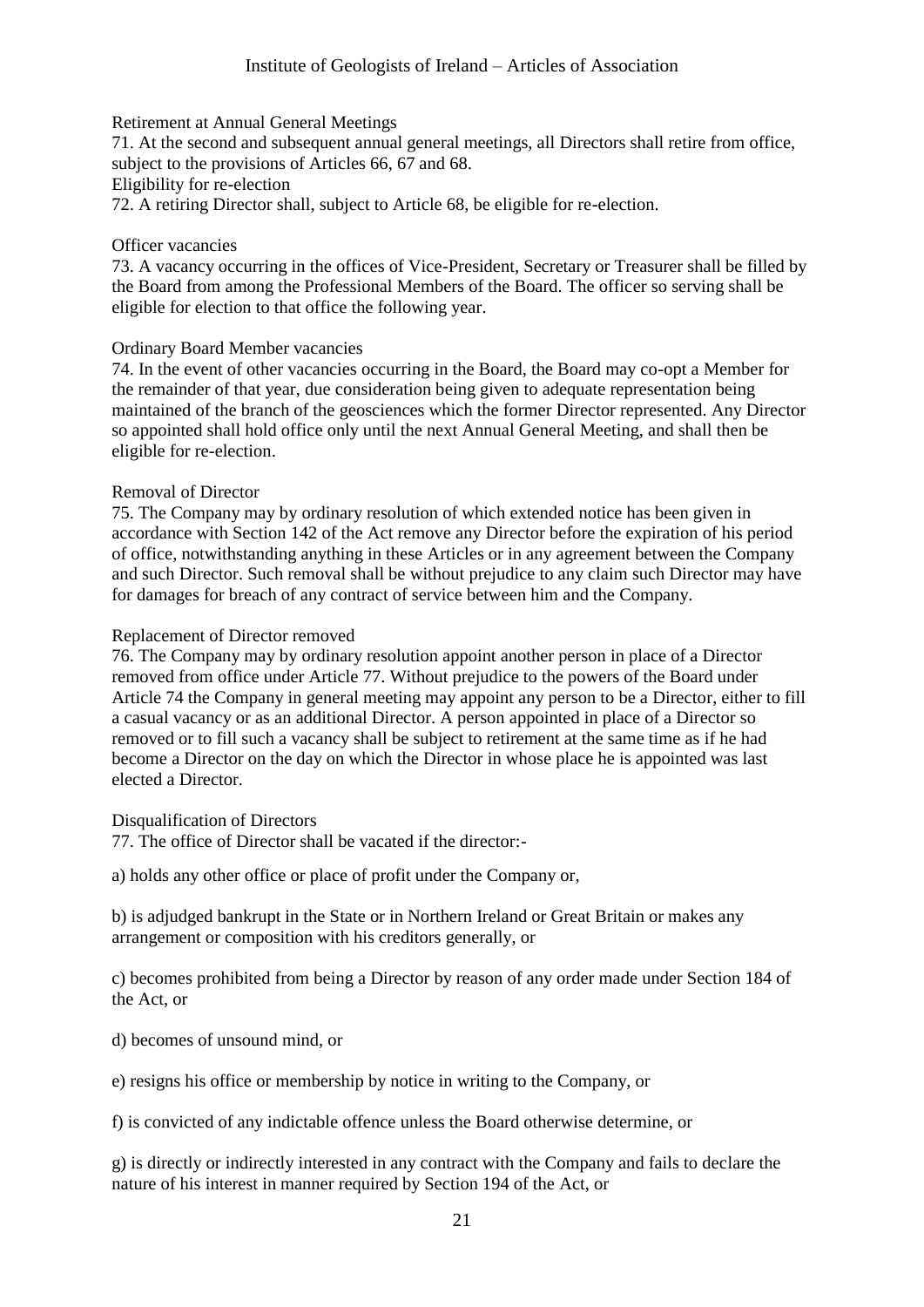h) is expelled from membership.

## Actions by the Secretary

78. A provision of the Act or these Articles requiring or authorising a thing to be done by or to a Director and the Secretary shall not be satisfied by its being done by or to the same person acting both as director and as, or in place of, the Secretary.

## **Trustees**

79. The Board shall have the authority to appoint two or more trustees who may borrow, for the purposes of the Company, such sums as the Board shall direct and on such terms and from such person or persons as the Board shall direct.

# DUTIES AND POWERS OF THE BOARD

# Business of the Company

80. The business of the Company shall be managed by the Board, who may pay all expenses incurred in promoting and registering the Company, and exercise all such powers of the Company as are not by the Act or by these Articles required to be exercised by the Company in general meeting subject nevertheless to the provisions of the Act and of these Articles and to such directions, being not inconsistent with the aforesaid provisions, as may be given by the Company in general meeting, but no direction given by the Company in general meeting shall invalidate any prior act of the Board which would have been valid if that direction had not been given.

# Delegation of duties

81. The Board may from time to time and at any time by power of attorney appoint any company, firm or person or body of persons, whether nominated directly or indirectly by the Board to be the attorney or attorneys of the Company for such purposes and with powers, authorities and discretion's (not exceeding those vested in or exercisable by the Board under these Articles) and for such period and subject to such conditions as they may think fit and such powers of attorney may contain such provisions for the protection and convenience of persons dealing with any such attorney as the Board may think fit, and may also authorise any such attorney to delegate all or any of the powers, authorities and discretions vested in him.

## Minutes

82. The Board shall cause minutes to be made in books provided for the purpose: a) of all appointments of officers made by the Board;

b) of the names of the Board present at each meeting of the Board and of any committee of the Board;

c) of all resolutions and proceedings at all meetings of the Company, and of the Board and of committees of Board.

## **Jurisdiction**

83. The Board shall have general executive control and management of the affairs and funds of the Company; these shall include but shall not be limited to:

a) supervision of election of officers and filling vacancies; determination of applicant qualifications and classifications;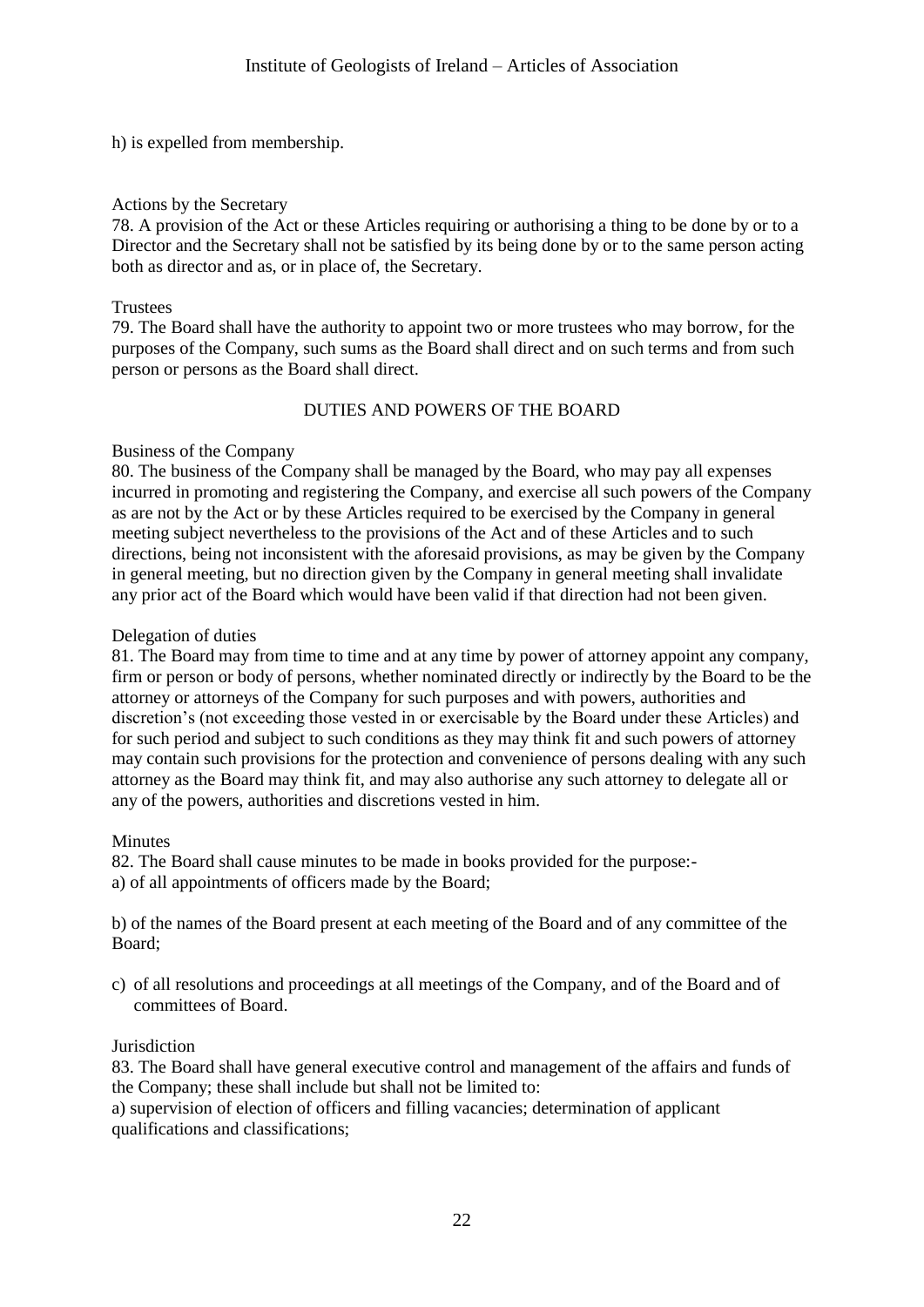b) accepting, creating, and administering funds for purposes provided under the Memorandum and Articles of Association of the Company;

c) appointing trustees to manage such funds;

d) establishing such fiscal policies as may be appropriate; and

e)performing such other administrative duties as required to accomplish the objects and purposes of the Company.

#### External affairs 84. The Board shall have sole responsibility and authority for all matters involving the external affairs of the Company.

# Validity of Board decisions and actions

85. All acts done by any meeting of the Board or of a committee of Board or by any person acting as a Director shall, notwithstanding that it is afterwards discovered that there was some defect in the appointment of any such Director or person acting as aforesaid, or that they or any of them were disqualified, be as valid as if every such person had been duly appointed and was qualified to be a Director.

# ACCOUNTS

Financial transactions

86. All cheques, promissory notes, drafts, bills of exchange and other negotiable instruments, and all receipts for moneys paid to the Company shall be signed, drawn, accepted, endorsed or otherwise executed, as the case may be by such person or persons and in such manner as the Board shall from time to time by resolution determine.

Books of account

87. The Board shall cause proper books of account to be kept relating to: a) all sums of money received and expended by the Company and the matters in respect of which the receipt and expenditure takes place;

b) all sales and purchases of goods by the Company; and

c) the assets and liabilities of the Company.

## Location of books of account

88. The books of account shall be kept at the office or, subject to Section 147 of the Act, at such other place as the Board think fit, and shall at all reasonable times be open to the inspection of the Board.

## Accounts available to Members

89. The Board shall from time to time determine whether and to what extent and at what times and places and under what conditions or regulations the accounts and books of the Company or any of them shall be open to the inspection of members not being Directors, and no member (not being a Director) shall have any right of inspecting any account or book or document except as conferred by statute or authorised by the Board or by the Company in General Meeting.

## Accounting statements

90. The Board shall from time to time in accordance with Sections 148, 150, 157 and 158 of the Act cause to be prepared and to be laid before the Annual General Meeting of the Company such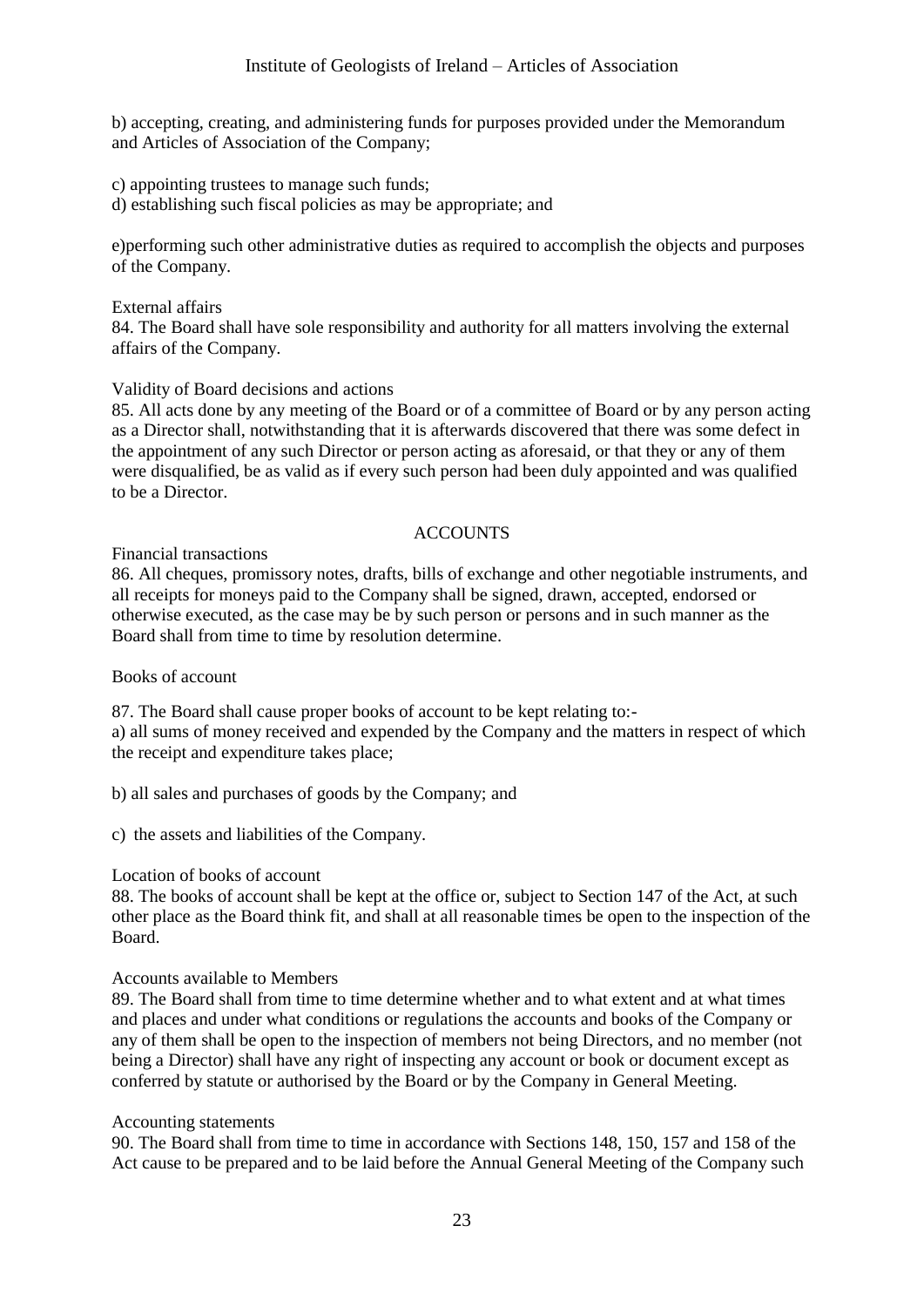profit and loss accounts, balance sheets group accounts and reports as are required by those Sections to be prepared and laid before the Annual General Meeting of the Company.

# Annual accounts

91. A copy of every balance sheet including every document required by law to be annexed thereto which is to be laid before the Annual General Meeting of the Company together with a copy of the Board's Report and Auditors' Report shall not less than 21 days before the date of the Annual General Meeting, be sent to every person entitled under the provisions of the Act to receive them.

# Audit

92. Auditors shall be appointed and their duties regulated in accordance with Sections 160 to 163 of the Act.

## Director's expenses

93. The Directors may be paid all travelling, hotel and other expenses properly incurred by them in attending and returning from meetings which take place outside of the State.

# Borrowing powers

94. The Board may exercise all the powers of the Company to borrow money and to mortgage or charge its undertaking and property or any part thereof, and to issue debentures, debenture stock and other securities, whether outright or as security for any debt, liability or obligation of the Company or of any third party.

# MEETINGS OF THE BOARD

## Board meetings

95. The Board shall meet at such times during the year and at such places as designated by the Board or at the call of the President or four Directors. The Directors of the Board may meet together for the despatch of business, adjourn and otherwise regulate their meetings as they think fit.

## Calling of Board Meetings

96. A Director may, and the Secretary on the requisition of a Director shall, at any time summon a meeting of the Board. Notice of at least five (5) days by mail or email or otherwise shall be given to the Board prior to meetings unless waived by a quorum.

# Quorum

97. The quorum necessary for the transaction of the business of the Board may be fixed by the Board, and unless so fixed shall be six, of which two shall be officers.

Action to take place should the number of Directors reduce below the quorum 98. The continuing Directors may act notwithstanding any vacancy in their number but, if and so long as their number is reduced below the number fixed by or pursuant to the Articles of the Company as the necessary quorum of Directors, the continuing Directors or Director may act for the purpose of increasing the number of Directors to that number or of summoning a general meeting of the Company, but for no other purpose.

## Absence of Directors

99. No proxy votes shall be allowed and no alternatives may be appointed for absent Directors.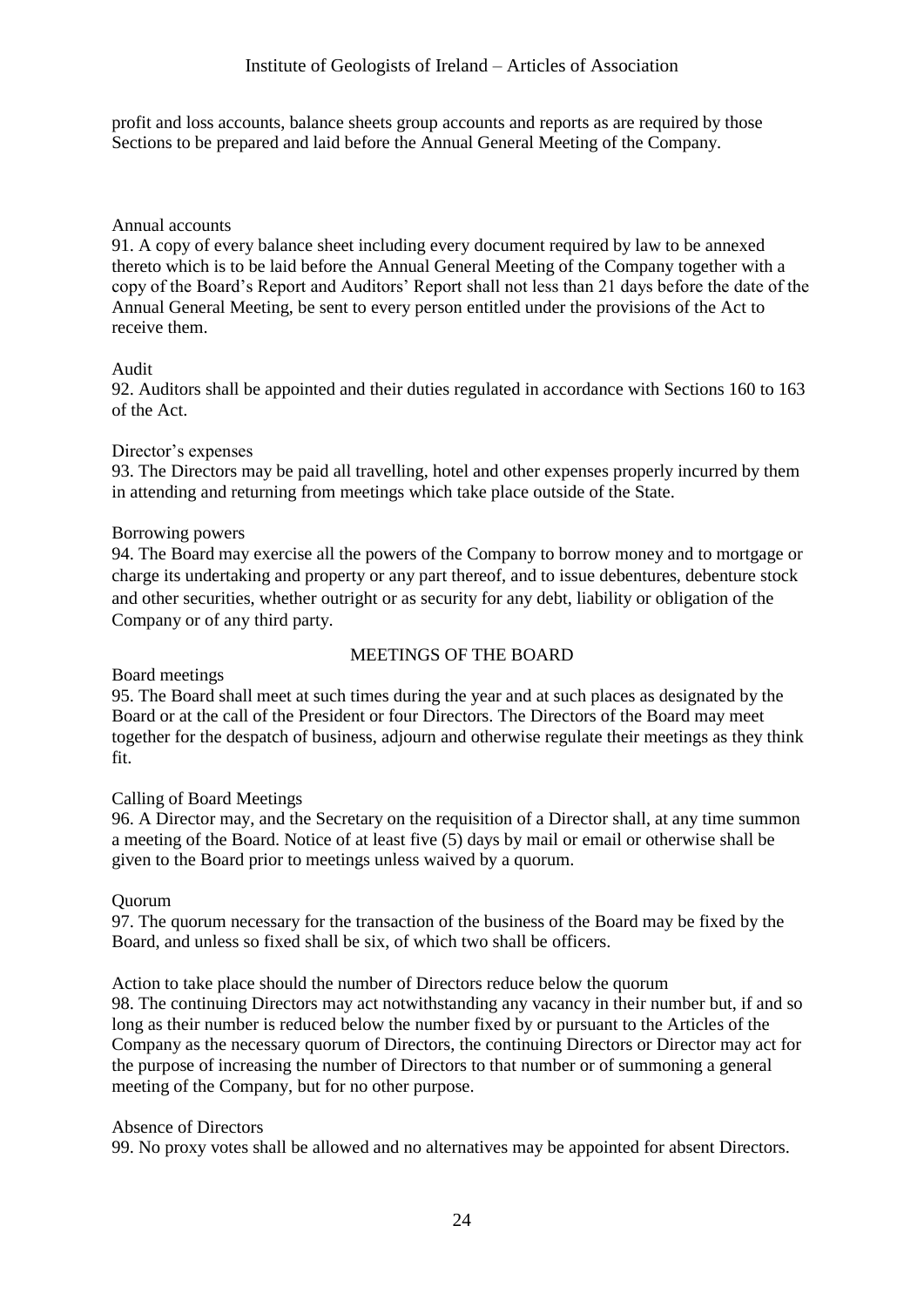Equal voice

100. In meetings of the Board all Directors shall have equal voice.

Voting

101. Questions arising at any meeting shall be decided by a majority of votes. Where there is an equality of votes, the Chairman shall have a second or casting vote.

# Board meetings by telecommunications

102. In arranging its business the contemporaneous linking together by telephone, or other means of telecommunication, of a number of members of the Board, not less than the quorum, shall be deemed to constitute a meeting of the Board, and all the provisions of these Articles as to meetings of the Board shall apply to such meetings:

a) Each of the members of the Board taking part in the meetings must be able to hear, or be otherwise aware of the contributions of each of the other members of the Board taking part;

b) At the commencement of the meeting each member of the Board must acknowledge his presence and that he accepts that the conversation shall be deemed to be a meeting of the Board;

c) A member of the Board may not cease to take part in the meeting by disconnecting his telephone or other means of communication unless he has previously obtained the consent of the Chairman of the meeting, a member of the Board shall be conclusively presumed to have been present and to have formed part of the quorum at all times during the meeting unless he has previously obtained the express consent of the Chairman of the meeting to leave the meeting as aforesaid;

d) A minute of the proceedings at such meetings by telephone or other means of communication shall be sufficient evidence of such proceedings and of the observance of all necessary formalities if certified as a correct minute by the Chairman of the meeting.

## Resolution of Board Members

103. A resolution in writing, circulated to all the Directors and approved by a two-thirds majority, shall be valid as if it has been passed at a meeting of the Board duly convened and held.

## Voting on contracts

104. A Director may vote in respect of any contract in which he/she has declared an interest in, or any matter arising therefrom.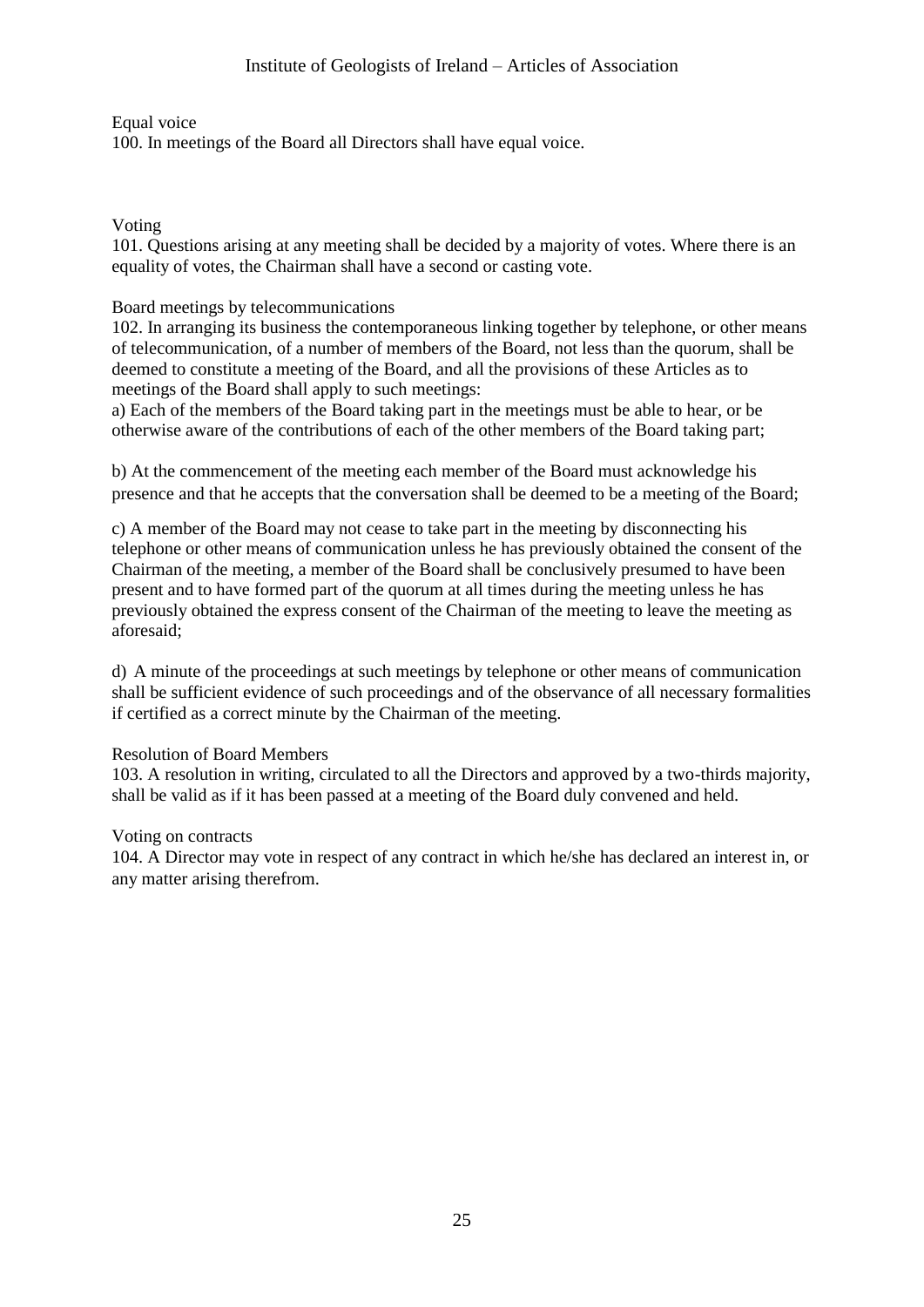# **PART 7 COMMITTEES**

**Committees** 

105. The Directors of the Board may delegate any of their powers to committees consisting of such member or members of the Board as they think fit. Any committee so formed shall in the exercise of the powers so delegated, conform to any regulations that may be imposed on it by the Board.

Chairman of committees

106. The Chairman of the Board may appoint a Chairman of any Committee. If the Chairman does not appoint a Chairman then the committee shall elect a Chairman of its meetings; if no such Chairman is elected, or if at any meeting the Chairman is not present within 5 minutes after the time appointed for holding the same, the members present may choose one of their number to be Chairman of the meeting.

## Votes at committee

107. A committee may meet and adjourn as it thinks proper. Questions arising at any meeting shall be determined by a majority of votes of the members present, and when there is an equality of votes, the Chairman shall have a second or casting vote.

Standing committees

108. The following Standing Committees will be maintained and will be appointed from year to year by the Board:

a) A **Nominating Committee** as provided for in Article 68.

b) A **Ballot Committee** as provided for in Article 68.

c) A **Validation Committee** containing not less than three (3) Professional Members whose duties shall be to consider all applications for Professional Membership and to report to the Board. Excepting the Chairman of the Committee, the Validation Committee shall not include serving Directors amongst its membership.

d) An **Ethics Committee** containing not less than three (3) Professional Members whose duties will be to consider all complaints relating to professional misconduct submitted to the Board, and if deemed warranted to refer such complaints to the Disciplinary Committee. The Ethics Committee shall not include serving Directors amongst its membership.

e) A **Disciplinary Committee** containing not less than three (3) Professional Members whose duties will be to deliberate on all matters referred by the Ethics Committee, and to report to the Board. The Disciplinary Committee shall not include serving Directors amongst its membership. No member will serve on both the Ethics Committee and Disciplinary Committee at the same time.

f) A **Professional Development Committee** containing not less than three (3) members remitted by the Board to review and make recommendations on matters that relate to education, accreditation and training, and to the professional development of members of the Company.

g) And others as deemed necessary by the Board.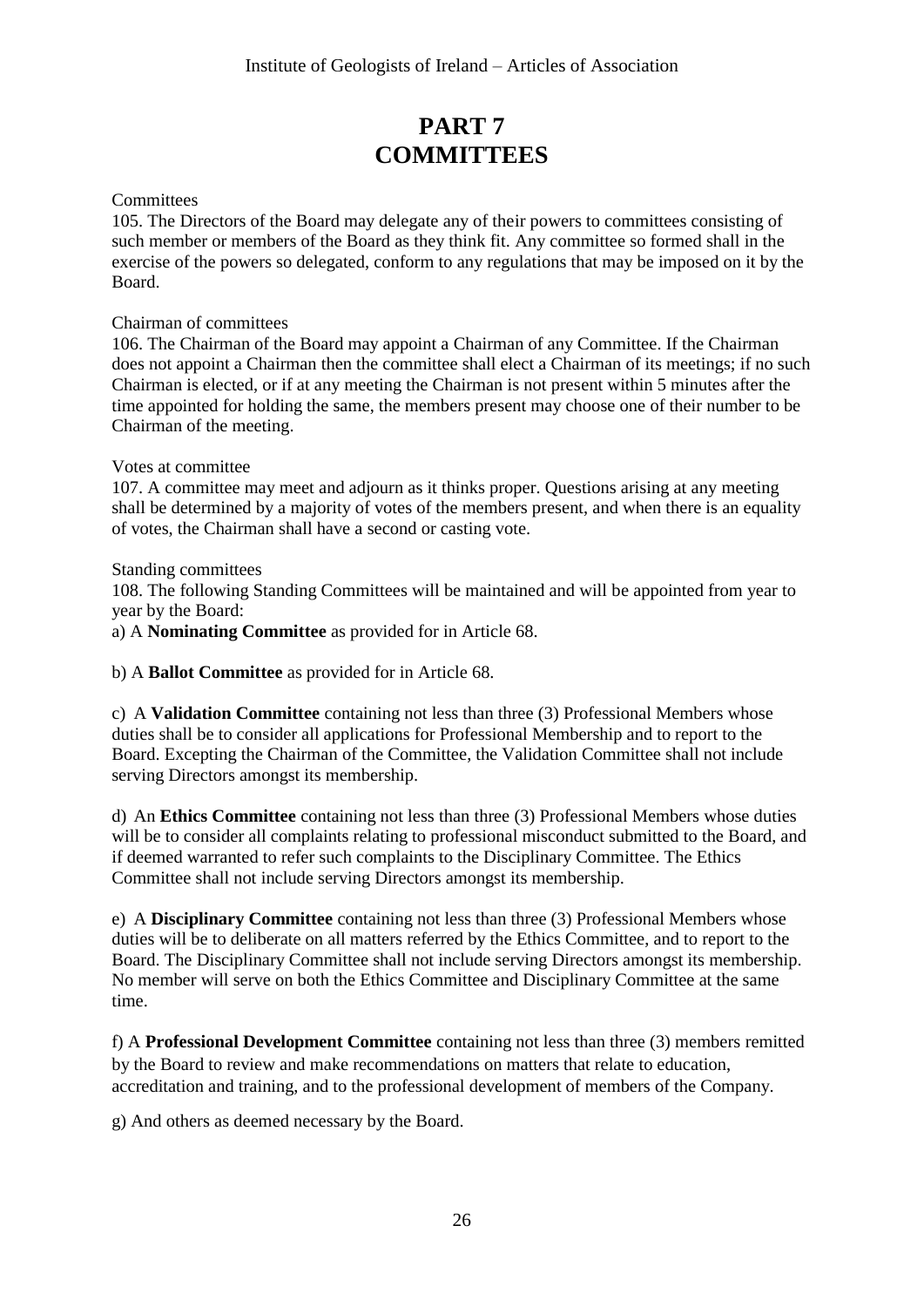# **PART 8 AMENDMENTS TO MEMORANDUM AND ARTICLES OF ASSOCIATION**

Those entitled to propose amendments

109. Amendments to the Memorandum and Articles of Association may be proposed by the following:

(a) Resolution by the Board.

(b) Resolution by a constitutional committee appointed by the President.

(c) A proposal in writing signed by any ten (10) Professional Members of the Company.

Balloting on amendments

110. The Board may, at its discretion and to avoid unnecessary administrative costs, send amendments to members for balloting on a once yearly basis for consideration by the Professional Members at the Annual General Meeting.

Calling an Emergency General Meeting to consider Amendments to the Articles of Association 111. Notwithstanding Article 110, the Board, on the receipt of an amendment in writing proposed and signed by ten (10) or more Professional Members, or by resolution of the Board, or any constitutional committee appointed by the President, must call an Extraordinary General Meeting to consider the proposed amendment within thirty (30) days of its receipt by the Board.

Majority

112. Amendments to the Memorandum and Articles of Association shall require a 75% majority favourable vote made by those voting members of the Company acting in accordance with the procedures described by Articles 41 to 55 inclusive.